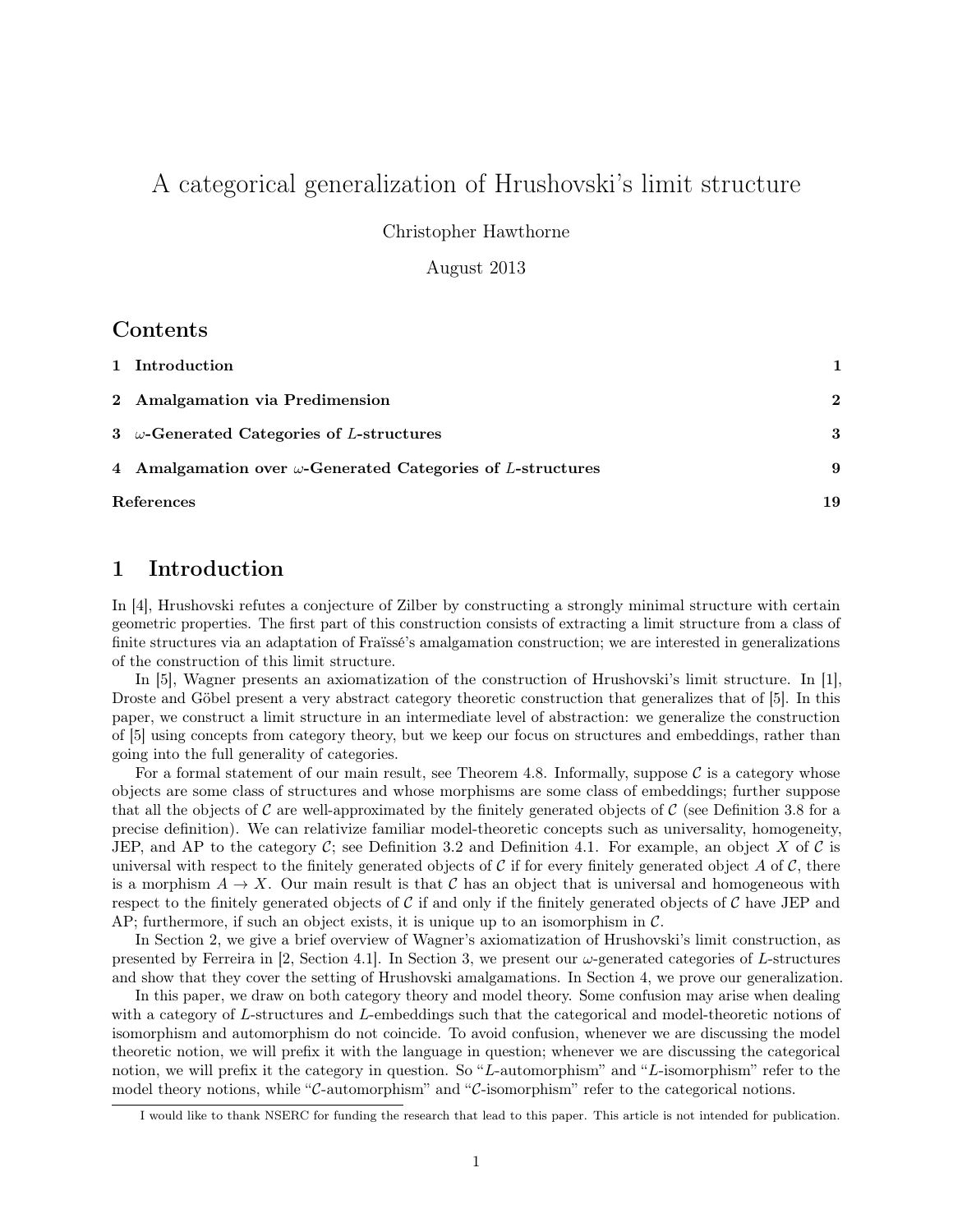<span id="page-1-3"></span>Given a language L, we denote by  $\mathcal{K}_L$  the category whose objects are all the L-structures and whose morphisms are all the L-embeddings. We can then justify our notation "L-isomorphism" by viewing  $L$  as standing in for  $\mathcal{K}_L$ .

"Countable" means having cardinality at most  $\aleph_0$ .

### <span id="page-1-0"></span>2 Amalgamation via Predimension

We present a summarized version of the results in [\[2,](#page-18-4) Section 4.1], which is itself a presentation of the results of [\[5\]](#page-18-2). While not all of the statements in this section appear in [\[2\]](#page-18-4), the ones that don't follow without much effort. One should note that the construction in [\[2\]](#page-18-4), and thus the one presented here, is less general than the original presentation in [\[5\]](#page-18-2).

For this section, it is convenient to allow structures with empty domain.

**Definition 2.1.** Let L be a countable relational language. Let S be a class of finite L-structures closed under substructures and L-isomorphisms, and containing countably many structures (up to L-isomorphism). A **predimension** on S is a real-valued function  $\delta: S \to [0, \infty)$  such that the following hold:

- 1.  $\delta(\emptyset)=0$ .
- 2. Suppose  $A, B \in \mathcal{S}$ . Suppose  $AB \in \mathcal{S}$  is an L-structure of domain  $A \cup B$ . Then  $\delta(AB) + \delta(A \cap B)$  $\delta(A) + \delta(B)$ .
- 3. If  $A, B \in \mathcal{S}$  are *L*-isomorphic, then  $\delta(A) = \delta(B)$ .
- 4. There is no chain  $A_0 \subseteq A_1 \subseteq \ldots$  with  $A_i \in \mathcal{S}$  and  $\delta(A_i) > \delta(A_{i+1})$  for each  $i < \omega$ .

Given a predimension on S, we define a binary relation  $\leq$  strengthening  $\subseteq$ .

**Definition 2.2.** Suppose  $\delta$  is a predimension on S. Suppose  $A, B \in S$ . We say  $A \leq B$  (A is closed in B) if  $A \subseteq B$  and  $\delta(A) \leq \delta(B')$  for all  $A \subseteq B' \subseteq B$ .

Note that if  $\delta$  is a predimension on S, then  $\emptyset \leq A$  for all  $A \in S$ ; this is simply because  $\delta(\emptyset) = 0$  is the minimum value of  $\delta: \mathcal{S} \to [0, \infty)$ .

**Definition 2.3.** Suppose  $\delta$  is a predimension on S. Suppose we have  $A, B \in S$  and an L-embedding  $f: A \to B$ . We say f is a strong embedding if  $f(A) \leq B$ .

It easily follows that L-isomorphisms are strong.

<span id="page-1-1"></span>*Example* 2.4 ([\[2,](#page-18-4) Definition 5.1.1]). Let  $L = \{R\}$  consist of a single ternary relation symbol. Given an L-structure A, let

$$
R[A] = \{ (a, b, c) \in \text{dom}(A)^3 : A \models R(a, b, c) \}
$$

Given a finite L-structure A, let  $\delta(A) = |A| - |R[A]|$ . Let S be the class of finite L-structures A such that for all substructures  $A' \subseteq A$ , we have  $\delta(A') \geq 0$ . Then  $\delta$  is a predimension on  $S$ .

**Definition 2.5.** Suppose  $\delta$  be a predimension on S. We say  $(S, \leq)$  has the  $\leq$ -amalgamation property if whenever  $A, B, C \in \mathcal{S}, A \leq B$ , and  $A \leq C$ , we have some  $D \in \mathcal{S}$  and strong embeddings  $f: B \to D$ ,  $g: C \to D$  such that  $f|_A = g|_A$ .

*Example* 2.6. Let S and  $\delta$  be as in [Example 2.4.](#page-1-1) Then  $(S, \leq)$  has the  $\leq$ -amalgamation property.

**Definition 2.7.** Suppose D is an L-structure. We define  $\text{age}(D)$ , the **age** of D, to be the class of finitely generated L-structures A such that there is an L-embedding from A to D. (Note that in the case of a relational language, we can replace "finitely generated" with "finite".)

Given a predimension  $\delta$  on  $\mathcal{S}$ , it is convenient to talk about strong embeddings on certain infinite Lstructures; to this end, we define an extension of S and  $\leq$ . Let  $\overline{S}$  be the class of L-structures D such that age(D)  $\subseteq$  S. We extend  $\leq$  to  $S \times \overline{S}$  by letting  $A \leq B$  if  $A \subseteq B$  and whenever  $A \subseteq C \subseteq_{fin} B$ , we have  $\delta(\overline{A}) \leq \overline{\delta}(C)$ . We then extend this to  $\overline{S} \times \overline{S}$  by letting  $A \leq B$  if for all  $C \subseteq_{fin} A$  such that  $C \leq A$ , we have  $C \leq B$ . (See [\[2\]](#page-18-4) for a brief justification that these are, in fact, extensions.) We also use the analogous definition of a strong embedding between structures in  $\overline{S}$ .

<span id="page-1-2"></span>The following results can be derived from [\[2,](#page-18-4) Section 4.1].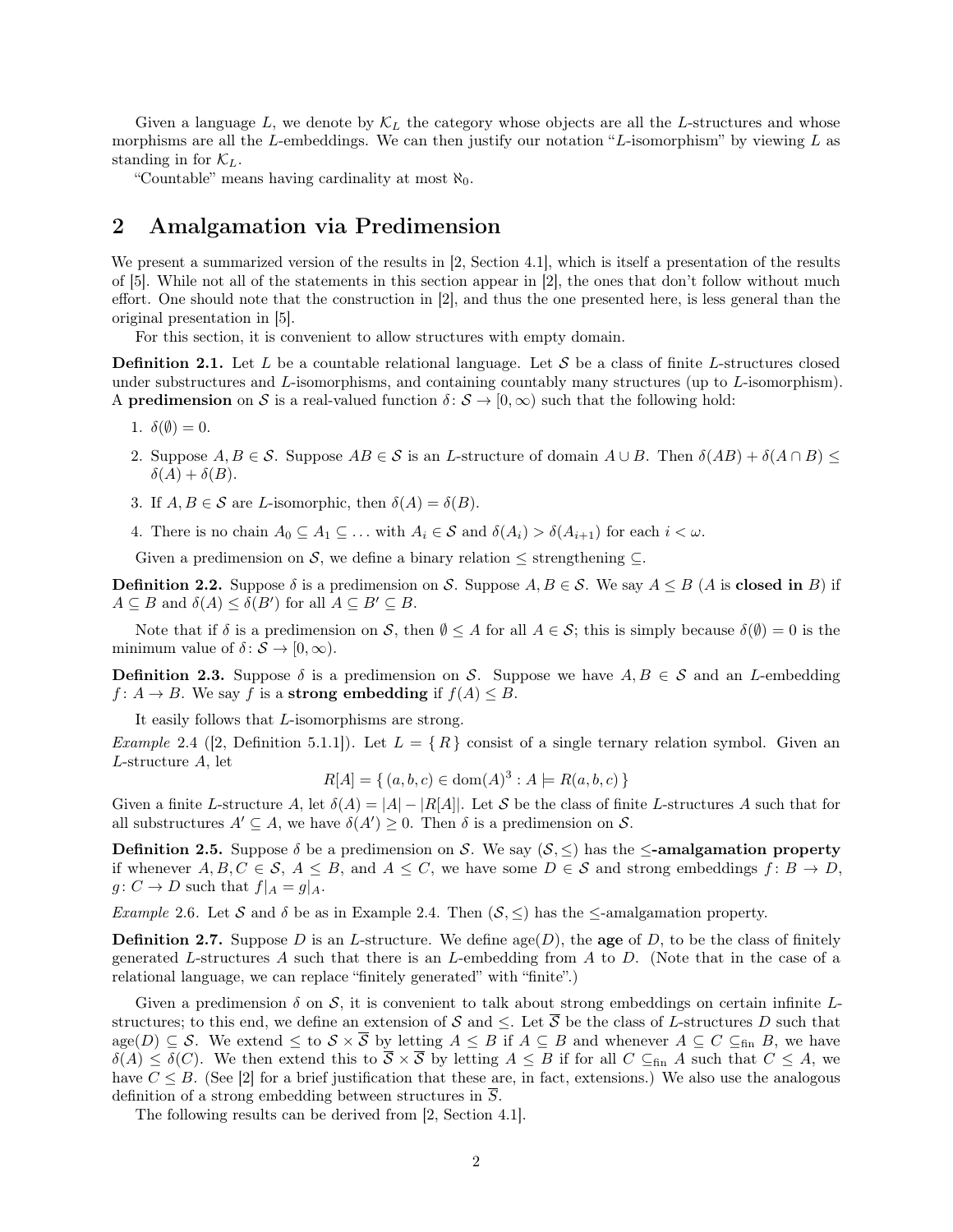<span id="page-2-4"></span>Proposition 2.8. *Suppose* δ *is a predimension on* S*. Then* ≤ *satisfies the following properties as a relation*  $\overline{on} \ \overline{S}$ :

- *1.* ≤ *is reflexive and transitive.*
- *2.* ≤ *is invariant under L*-*isomorphism. i.e. If*  $f$ :  $B \tminus B'$  *is an L*-embedding, then for any  $A ⊆ B$ *, we have*  $A \leq B$  *if and only if*  $f(A) \leq f(B)$ *.*
- *3. For all*  $A \in \overline{S}$ *, we have*  $\emptyset \leq A$ *.*
- *4. Suppose*  $A, B, C \in \overline{S}$  *and*  $A \subseteq B \subseteq C$ *. Then if*  $A \leq C$ *, we have*  $A \leq B$ *.*
- <span id="page-2-3"></span>*5. Suppose*  $C \in \overline{S}$ ,  $A \subseteq_{fin} C$ *. Then there is a*  $B \in S$  *such that*  $A \subseteq B \le C$  *and for any*  $B' \in S$  *such that*  $A \subseteq B' \leq C$ , we have  $B \subseteq B'$ . We denote this B by  $\text{cl}_C(A)$ .

<span id="page-2-2"></span>**Theorem 2.9** ([\[2,](#page-18-4) Theorems 4.1.12 and 4.1.13]). *Suppose*  $\delta$  *is a predimension on* S and  $(S, \leq)$  *has the* ≤*-amalgamation property. Then there is a countable* L*-structure* D *such that the following holds:*

- *1.* age( $D$ )  $\subset$   $S$
- *2.* D *is* ≤*-homogeneous; that is, any* L*-isomorphism between finite closed substructures of* D *extends to an* L*-automorphism of* D*.*
- *3.* D is  $\leq$ **-universal**; that is, given  $A \in S$ , there is a strong embedding  $f : A \rightarrow D$ .

*Furthermore, this structure is unique up to* L*-isomorphism. We call this structure the generic model of*  $(S, \leq)$ .

The generic model is constructed by inductively building a suitable chain of finite L-structures and taking their union. That this structure is ≤-universal follows from the construction of the chain; uniqueness and ≤-homogeneity follow from a back-and-forth argument.

Using [Theorem 2.9](#page-2-2) as a model, we wish to abstract away the use of the predimension; we will instead focus on the strong embeddings, and examine the existence and uniqueness of a universal homogeneous object.

### <span id="page-2-0"></span>3  $\omega$ -Generated Categories of L-structures

In the discussion of the previous section, the amalgamation was constructed with reference to the strong embeddings and their properties; little reference was made to the predimension itself, beyond defining the strong embeddings and proving some of their properties. A natural question is whether we can abstract away the predimension, and look only at the embeddings. This would be a statement about structures and the embeddings between them; category theory provides a natural framework for this question. In this section, we develop the setting in which we will work.

We begin by trying to phrase our question in a more categorical language. To that end, we define our primary object of study:

**Definition 3.1.** Let  $L$  be a language (not necessarily countable or relational). A category of  $L$ -structures is any subcategory of  $\mathcal{K}_L$ ; that is, some class of L-structures and some class of L-embeddings between them that form a category. If C is a category of L-structures, we use the term C-embedding to refer to a morphism of C. For an L-structure A, we write  $A \in \mathcal{C}$  to denote that  $A \in ob(\mathcal{C})$ . We use  $\mathcal{C}_{f,g.}$  to denote the full subcategory of finitely generated (in the model theory sense) objects of  $\mathcal{C}$ ; that is,

 $ob(\mathcal{C}_{f,g.}) = \{ X \in ob(\mathcal{C}) : X \text{ finitely generated as an } L\text{-structure} \}$ 

and given  $A, B \in ob(\mathcal{C}_{f.g.}),$  we have  $hom_{\mathcal{C}_{f.g.}}(A, B) = hom_{\mathcal{C}}(A, B).$ 

<span id="page-2-1"></span>We would like to ask when a universal homogeneous (with respect to  $C_{f,g}$ ) object exists; we thus need precise definitions of "universal" and "homogeneous". For this, we use the following definitions from [\[1\]](#page-18-3).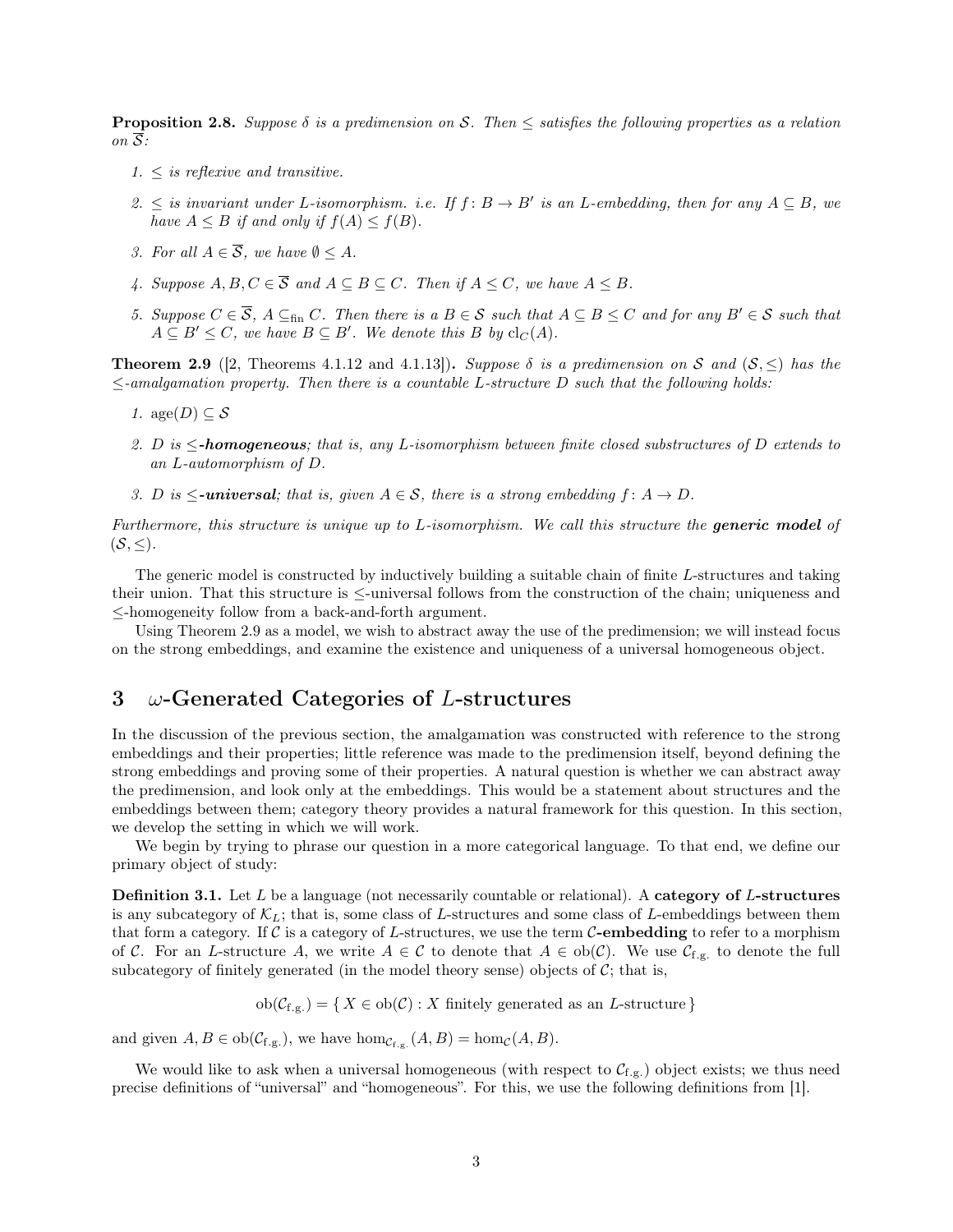**Definition 3.2.** Suppose C is any category,  $C^*$  a full subcategory of C, and  $X \in ob(\mathcal{C})$ . We say X is  $\mathcal{C}^*$ -universal if for every  $A \in ob(\mathcal{C}^*)$ , there is a morphism  $f: A \to X$ . We say X is  $\mathcal{C}^*$ -homogeneous if given  $A \in ob(\mathcal{C}^*)$  and morphisms  $f, g: A \to X$ , there is an automorphism  $\varphi: X \to X$  such that the following diagram commutes:



(Recall that in category theory, an isomorphism is a morphism with a two-sided inverse, and an automorphism is an isomorphism from an object to itself.)

If C is a category of L-structures, then  $D \in \mathcal{C}$  is C<sup>\*</sup>-universal if and only if every element of C<sup>\*</sup> has a C-embedding into D; also, D is  $\mathcal{C}^*$ -homogeneous if and only if every C-isomorphism between objects of  $\mathcal{C}^*$ that C-embed into  $D$  extends to a C-automorphism of  $D$ .

We can then state our question as follows:

<span id="page-3-0"></span>*Question* 3.3. Given a category C of L-structures, when can we find a  $C_{f,g}$ -universal,  $C_{f,g}$ -homogeneous object of  $C$ ? Furthermore, will such an object be unique up to  $C$ -isomorphism, as it is in the predimension case?

<span id="page-3-2"></span>*Example* 3.4. Suppose L is a countable relational language. Suppose  $S$  is a class of finite L-structures closed under substructures and  $L$ -isomorphisms, and containing countably many structures up to  $L$ -isomorphism; suppose  $\delta$  is a predimension on S. Let C be the category whose objects are the countable structures in  $\overline{S}$  and whose morphisms the strong embeddings.

We check that C is indeed a category. Recall from [Proposition 2.8](#page-1-2) that  $\leq$  is reflexive, transitive, and isomorphism-invariant on  $\overline{S}$ , and hence on the objects of C. That the identity map on a given structure is strong follows from reflexivity of  $\leq$ ; that composition is associative is trivial. It remains to verify that the composition of strong embeddings is a strong embedding. Suppose we have strong embeddings  $f: A \rightarrow B$  and  $g: B \to C$ . Then  $f(A) \leq B$ . By invariance of  $\leq$  under L-isomorphism, we then have that  $g(f(A)) \leq g(B)$ . But we also have that  $g(B) \leq C$ . So, by transitivity of  $\leq$ , we have  $g(f(A)) \leq C$ , and  $g \circ f$  is strong. So C is a category. By checking the definition, we see that  $\mathcal C$  is a category of L-structures.

It follows immediately from the definitions that an object of C is  $C_{f,g}$ -universal if and only if it is  $\le$ -universal. Furthermore, an object of C is  $C_{f,g}$ -homogeneous if and only if it is  $\le$ -homogeneous; this follows from the fact that all L-isomorphisms are strong embeddings. So [Question 3.3](#page-3-0) in this case is partially answered by [Theorem 2.9.](#page-2-2)

Before tackling [Question 3.3](#page-3-0) in the general case, we need to translate another notion from model theory to category theory. Given a chain of substructures, we can take their union to be the structure whose universe is the union of the universes of the structures of the chain, whose constants are the constants of the structures of the chain (which are necessarily all equal), and whose functions and relations are the unions of the functions and relations of the structures of the chain (which necessarily extend each other); we call this the model-theoretic union. We would like a more general notion of union that doesn't rely on an identified subset embedding; to this end, we use the following notions from category theory.

**Definition 3.5.** Suppose C is any category. Suppose we have objects  $(X_i : i < \omega)$  and morphisms  $f_{ij}$ :  $X_i \to X_j$  for  $i < j < \omega$  such that for all  $i < k < j < \omega$ , the following diagram commutes:

<span id="page-3-1"></span>
$$
X_i \xrightarrow{f_{ik}} X_k
$$
\n
$$
f_{ij} \downarrow f_{kj}
$$
\n
$$
X_j
$$
\n(1)

Then the pair  $\langle X_i, f_{ij} \rangle$  is an  $\omega$ -indexed directed system. (All directed systems in this paper will be  $\omega$ -indexed, so we will hereafter simply use the term "directed system".) It is convenient to allow  $f_{ii}$  to denote  $id_{X_i}$ ; observe that this respects [\(1\)](#page-3-1).

Suppose  $\langle X_i, f_{ij} \rangle$  is a directed system. A **direct limit** of  $\langle X_i, f_{ij} \rangle$  is a pair  $\langle X, f_{i\infty} \rangle$  of an object  $X \in ob(\mathcal{C})$ and a family of morphisms  $f_{i\infty} : X_i \to X$  such that the following holds: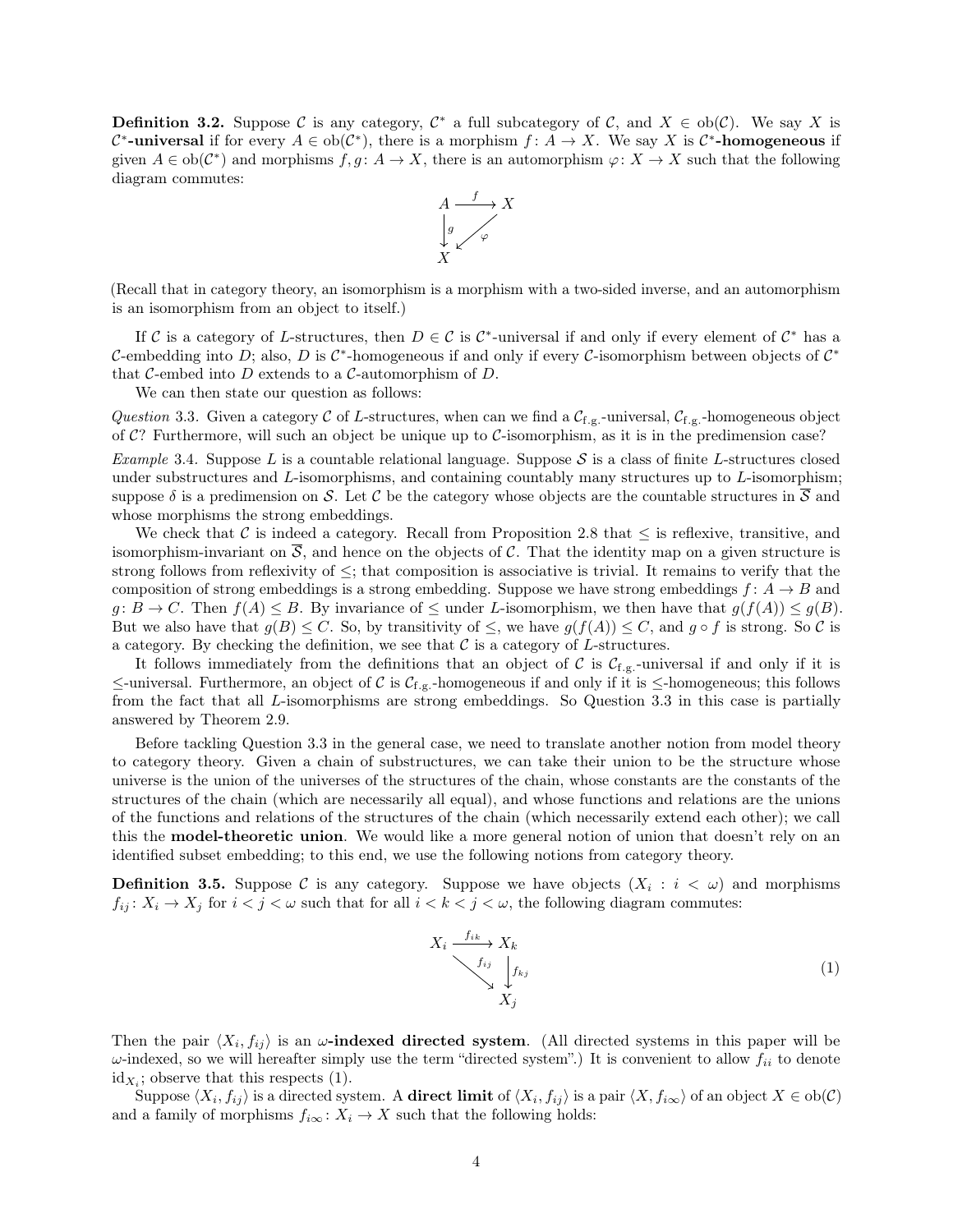<span id="page-4-1"></span>1. For every  $i < j < \omega$ , the following diagram commutes:



2. Given any such pair  $\langle Y_i, f'_{i\infty} \rangle$  satisfying [Item 1,](#page-4-1) we have a unique morphism  $u: X \to Y$  such that for all  $i < \omega$ , the following diagram commutes:



*Example* 3.6. Let L be a language. Suppose  $X_0 \subseteq X_1 \subseteq \ldots$  is a chain of L-structures. Then, letting  $f_{ij}$ :  $X_i \to X_j$  be the inclusion maps for  $i < j$ , it is easily seen that  $f_{ij} = f_{kj} \circ f_{ik}$  for  $i < k < j$ ; thus  $\langle X_i, f_{ij} \rangle$ is a directed system in  $\mathcal{K}_L$ . Let X be the model-theoretic union of the chain, and  $f_{i\infty}: X_i \to X$  the inclusion maps. Then  $\langle X, f_{i\infty} \rangle$  is a direct limit of  $\langle X_i, f_{ij} \rangle$  in  $\mathcal{K}_L$ .

Note that when a category  $\mathcal C$  of L-structures doesn't contain all L-embeddings as  $\mathcal C$ -embeddings, the correspondence between direct limit and model-theoretic unions no longer applies. For example, the following situations might occur:

- A direct limit exists but the model-theoretic union is not an object of the category.
- The model-theoretic union is an object of the category but no direct limit exists.
- A chain of substructures  $(A_i : i < \omega)$  such that the model-theoretic union A is in C and all the inclusion maps  $f_{ij}$ :  $A_i \to A_j$  and  $f_{i\infty}$ :  $A_i \to A$  are C-embeddings, but  $\langle A, f_{i\infty} \rangle$  is not a direct limit of  $\langle A_i, f_{ij} \rangle$ ; furthermore,  $\langle A_i, f_{ij} \rangle$  has a direct limit in C that is not C-isomorphic to A.

The following three facts follow from diagram chasing.

### <span id="page-4-2"></span>Fact 3.7.

- *1. Suppose* C *is a category of* L-structures. Suppose  $A_0 \subseteq A_1 \subseteq \ldots$  *(that is, they are substructures in the model theory sense) with each*  $A_i \in \mathcal{C}$ ; let A be the model-theoretic union of the  $A_i$ . Suppose the *inclusion maps*  $A_i \rightarrow A_j$  *are in fact* C-embeddings; further suppose that  $A \in \mathcal{C}$  and the inclusion maps  $A_i \rightarrow A$  are C-embeddings. Finally, suppose that  $\langle X, f_{i\infty} \rangle$  is a direct limit of  $\langle A_i, f_{ij} \rangle$  in C. Then X *and* A *are* L*-isomorphic.*
- *2. Suppose* C *is any category*,  $\langle A_i, f_{ij} \rangle$  *a direct system in* C*. Suppose*  $\langle X, f_{i\infty} \rangle$  *and*  $\langle Y, f'_{i\infty} \rangle$  *are direct limits of*  $\langle A_i, f_{ij} \rangle$  *in* C. Then X and Y are C-isomorphic by a unique C-isomorphism.
- *3. Suppose* C *is any category. Suppose*  $\langle X_i, f_{ij} \rangle$  *is a directed system in* C *with direct limit*  $\langle X, f_{i\infty} \rangle$ *. Suppose*  $(X_{n_i}: i < \omega)$  *is a subsequence. Then*  $\langle X, f_{n_i\infty}\rangle$  *is a direct limit of*  $\langle X_{n_i}, f_{n_i n_i}\rangle$ *.*

We restrict our attention to categories of L-structures that are controlled by the finitely generated objects via direct limits. This is formalized in the following definition.

<span id="page-4-0"></span>**Definition 3.8.** Suppose C is a category of L-structures. Then C is  $\omega$ -generated if the following hold:

**G1** For every  $A \in \mathcal{C}_{f,g.}$ ,  $|A| \leq \aleph_0$ .

**G2**  $C_{f,g}$  has no more than  $\aleph_0$  objects up to C-isomorphism.

**G3** Every directed system in  $C_{f.g.}$  has a direct limit in  $C$ .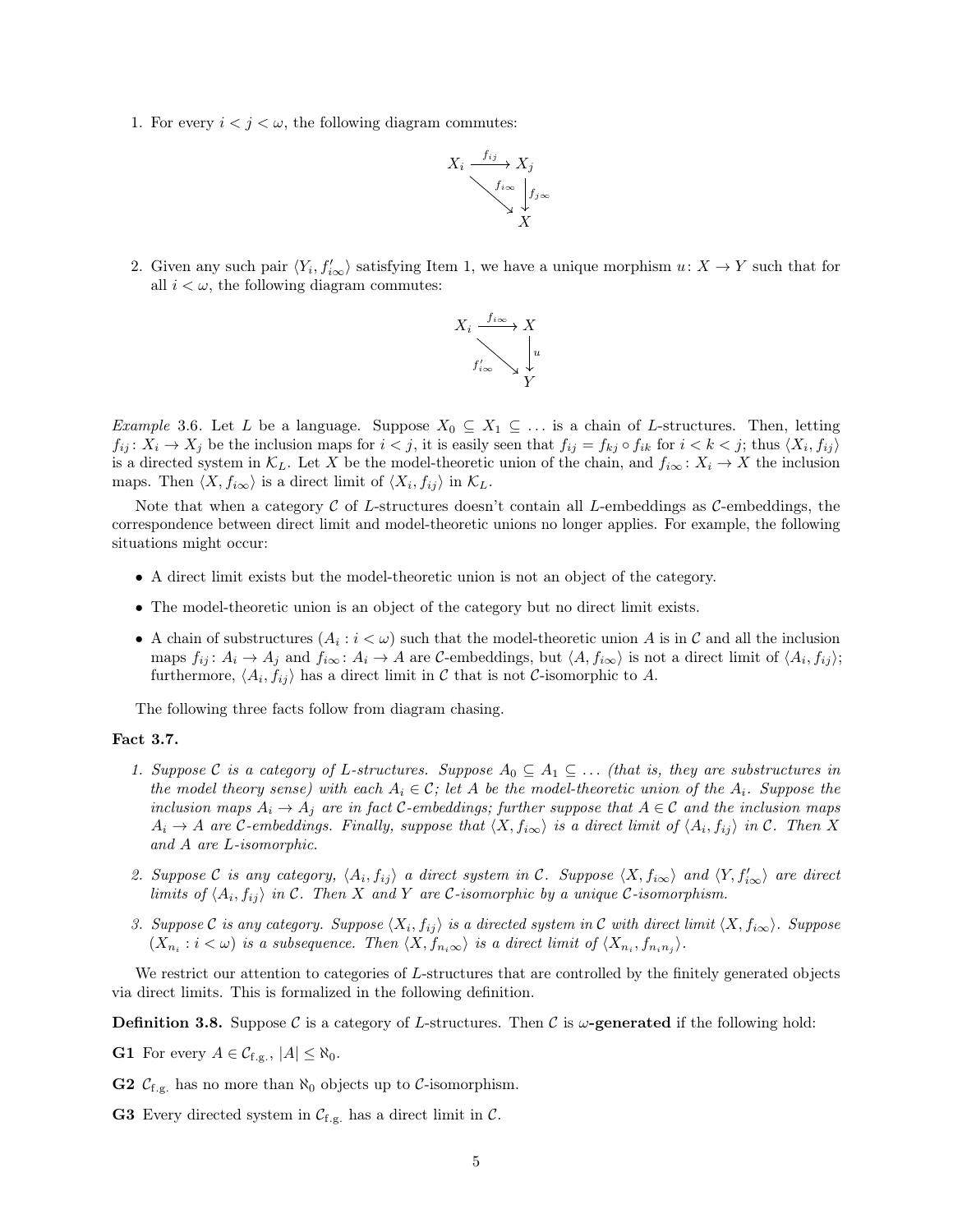- **G4** Given  $X \in \mathcal{C}$ , there is a directed system  $\langle X_i, f_{ij} \rangle$  in  $\mathcal{C}_{f,g.}$  and  $\mathcal{C}$ -embeddings  $f_{i\infty}$  such that  $\langle X, f_{i\infty} \rangle$  is a direct limit of  $\langle X_i, f_{ij} \rangle$  in C.
- **G5** Suppose  $\langle X_i, f_{ij} \rangle$  is a direct system in  $\mathcal{C}_{f,g.}$  with  $\langle X, f_{i\infty} \rangle$  as a direct limit in  $\mathcal{C}$ . Suppose  $A \in \mathcal{C}_{f,g.}$  and  $g: A \to X$  is a C-embedding. Then there is some  $i_0 < \omega$  and C-embedding  $g': A \to X_{i_0}$  such that the following diagram commutes:



In the setting of  $\omega$ -generated categories of L-structures, we will be able to give an exact characterization of when a universal homogeneous object exists; we will see this in [Section 4.](#page-8-0) We devote the remainder of this section to showing that the predimension situation of [Section 2](#page-1-0) gives rise to an  $\omega$ -generated category of L-structures, and that the  $C_{f,g}$ -universal,  $C_{f,g}$ -homogeneous objects there are precisely the generic models.

<span id="page-5-1"></span>Proposition 3.9. *Suppose* L *is a countable relational language. Suppose* S *is a class of finite* L*-structures closed under substructures and* L*-isomorphisms, and containing countably many structures up to* L*-isomorphism; suppose*  $\delta$  *is a predimension on* S. Let C be the category whose objects are the countable structures in  $\overline{S}$  and *whose morphisms are the strong embeddings. Then* C *is an* ω*-generated category of* L*-structures.*

*Proof.* We showed in [Example 3.4](#page-3-2) that C is a category of L-structures; it remains to show that C is  $\omega$ -generated. One can easily check that the objects in  $C_{f.g.}$  are exactly the elements of S.

The following lemma will be useful in proving that G1-G5 hold:

<span id="page-5-0"></span>**Lemma 3.10.** *Suppose*  $B_0 \leq B_1 \leq \ldots$  *are in* S. Let B *be their model-theoretic union. Then*  $B \in \overline{S}$ , B *is countable, and*  $B_i \leq B$  *for each*  $i < \omega$ *. Furthermore, let*  $g_{ij} : B_i \to B_j$  *and*  $g_{i\infty} : B_i \to B$  *be the inclusion maps (which are then strong embeddings); then*  $\langle B_i, g_{ij} \rangle$  *is a directed system in* C *of which*  $\langle B, g_{i\infty} \rangle$  *is a direct limit.*

*Proof of [Lemma 3.10.](#page-5-0)* B is the countable union of finite L-structures, and therefore countable. To show that  $B \in \mathcal{S}$ , we check that age $(B) \subseteq \mathcal{S}$ . Suppose C is a finite L-structure,  $\chi: C \to B$  an L-embedding. Then  $\chi(C) \subseteq_{fin} B$ , and therefore  $\chi(C)$  is a substructure of one of the  $B_i \in \mathcal{S}$ ; since S is closed under substructures and L-isomorphism, we then have that  $C \in \mathcal{S}$ . So  $B \in \mathcal{S}$ .

We now check that  $B_i \leq B$  for each  $i < \omega$ . Suppose  $i < \omega$ . Let  $C = \text{cl}_B(B_i)$  (see [Item 5](#page-2-3) of [Proposition 2.8\)](#page-1-2). Then  $C \subseteq_{fin} B$ , so there is some  $j < \omega$  such that  $C \subseteq B_j$ ; clearly  $j \geq i$ . But then  $B_i \subseteq C \subseteq B_j$  and  $B_i \leq B_j$ ; so  $B_i \leq C$  by [Proposition 2.8.](#page-1-2) But by definition of  $\text{cl}_B$ ,  $C \leq B$ . So  $B_i \leq B$ .

That  $\langle B_i, g_{ij} \rangle$  is a directed system in C is clear.

Since the  $g_{ij}$  and  $g_{i\infty}$  are inclusion maps, it is also clear that the following diagram commutes for every  $i < j < \omega$ :



It then remains to check that if we have a countable  $Y \in \overline{S}$  and strong embeddings  $\eta_i : B_i \to Y$  such that for all  $i < j < \omega$ , the following diagram commutes:

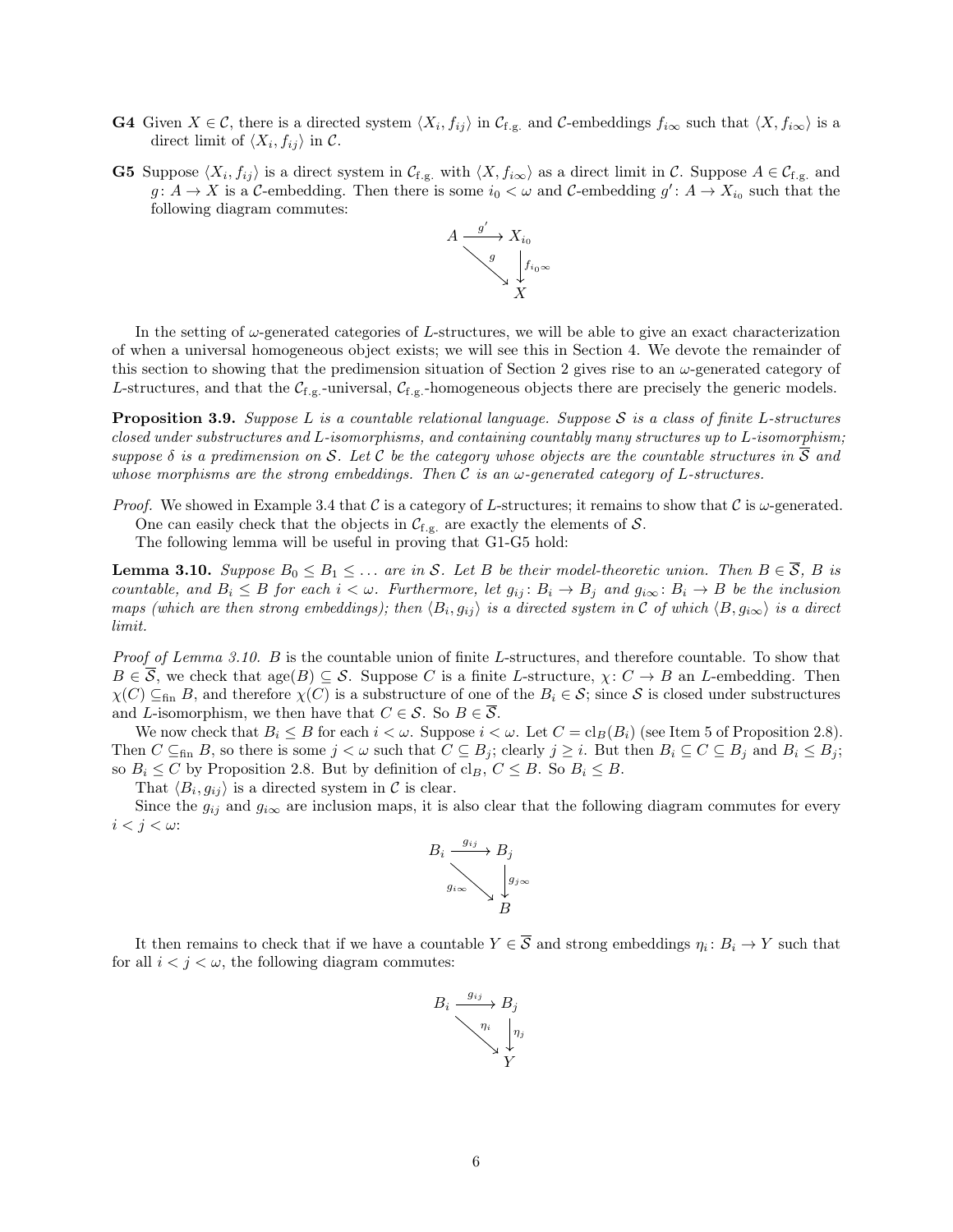then there is a unique strong embedding  $u: X \to Y$  such that for all  $i < \omega$ , the following diagram commutes:



Suppose we have such Y and  $\eta_i : B_i \to Y$ . Then, since the  $g_{ij}$  are inclusion maps, the  $\eta_i$  is a chain of L-embeddings. Let u be the union of the  $\eta_i$  (an L-embedding). Then clearly the following diagram commutes for each  $i < \omega$ :



Note that we have yet to show that  $u$  is a strong embedding.

We claim that u is a strong embedding; we need to show that  $u(B) \leq Y$ . Suppose that  $C \subseteq_{fin} u(B)$  and  $C \leq u(B)$ . But C is finite, and

$$
u(B) = \bigcup_{i < \omega} u(B_i)
$$

so there is some  $i < \omega$  such that  $C \subseteq u(B_i) \subseteq u(B)$ . But then by [Proposition 2.8,](#page-1-2) we have  $C \leq u(B_i)$ . But  $u(B_i) = \eta_i(B_i) \leq Y$ , since  $\eta_i$  is a strong embedding. So, by transitivity of  $\leq$ , we have  $C \leq Y$ . So u is indeed a strong embedding.

It remains to check that  $u$  is unique. Suppose  $v$  is a strong embedding such that the following diagram commutes for all  $i < \omega$ :



Suppose  $b \in B$ . Pick some  $i < \omega$  such that  $b \in B_i$ . Then  $v(b) = \eta_i(b)$ . So v is determined by the  $\eta_i$ , and is thus unique. <br>  $\square$  Lemma 3.10  $\Box$  [Lemma 3.10](#page-5-0)

We now continue with the proof of [Proposition 3.9.](#page-5-1)

- **G1** By definition of C, all of its objects are countable; thus all objects of  $C_{f,g}$  are countable.
- **G2** Recall that in the definition of a predimension, we required that  $S$ , and thus  $\mathcal{C}_{f,g}$ , have countably many L-isomorphism types; G2 then follows by recalling that L-isomorphisms are strong embeddings.
- **G3** Suppose  $\langle A_i, f_{ij} \rangle$  is a directed system in  $(S, \leq)$ . S is closed under L-isomorphism, so by inductively relabeling the domains of the  $A_i$  appropriately we can find a chain  $B_0 \subseteq B_1 \subseteq \ldots$  of structures in S and L-isomorphisms  $\varphi_i : A_i \to B_i$  such that for every  $i < j < \omega$ , the following diagram commutes:

$$
A_i \xrightarrow{f_{ij}} A_j
$$
  
\n
$$
\downarrow \varphi_i
$$
  
\n
$$
B_i \xrightarrow{g_{ij}} B_j
$$
 (2)

where  $g_{ij}$ :  $B_i \rightarrow B_j$  is the inclusion map. In principle, we have yet to show that  $g_{ij}$  is a strong embedding. Given the  $B_i$  and the  $g_{ij}$ , however, we note that

$$
g_{ij} \circ \varphi_i = \varphi_j \circ f_{ij}
$$
  
\n
$$
\implies g_{ij} = \varphi_j \circ f_{ij} \circ \varphi_i^{-1}
$$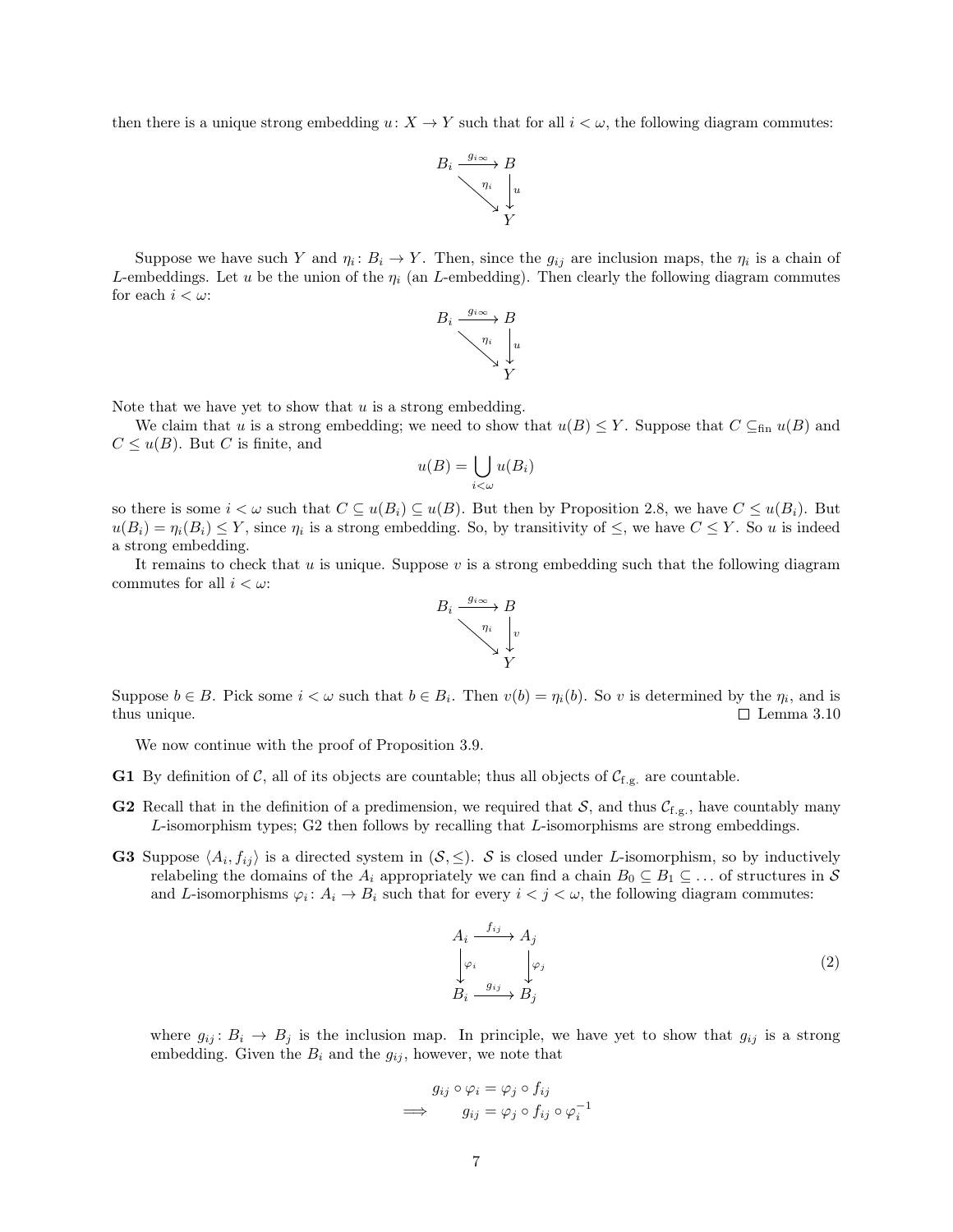and thus that  $g_{ij}$  is indeed a strong embedding.

We now let B be the model-theoretic union of the  $B_i$ , and let  $g_{i\infty} : B_i \to B$  be the inclusion maps.

Then, by [Lemma 3.10,](#page-5-0)  $B \in \mathcal{C}$ , each  $B_i \leq B$ , and the  $g_{i\infty}$  are strong embeddings; furthermore,  $\langle B, g_{i\infty} \rangle$ is a direct limit of  $\langle B_i, g_{ij} \rangle$ . It is then a simple matter of diagram chasing to show that  $\langle B, g_{i\infty} \circ \varphi_i \rangle$  is a direct limit of  $\langle A, f_{ij} \rangle$  in C.

**G4** Suppose  $X \in \mathcal{C}$ . If X is finite, then  $\langle X, id_X \rangle$  is a direct limit of  $\langle X, id_X \rangle$ , so G4 trivially holds. If  $|X| = \aleph_0$ , enumerate X as  $(x_i : i < \omega)$ .

Let  $X_0 = \emptyset$ . Given  $X_i$ , let  $X_{i+1} = \text{cl}_X(X_i \cup \{x_i\}) \in \mathcal{S}$ . Then clearly X is the model-theoretic union of the  $X_i$ . Let  $f_{ij}: X_i \to X_j$  and  $f_{i\infty}: X_i \to X$  be the inclusion maps. By definition of  $\text{cl}_X$ , each  $f_{i\infty}$  is a strong embedding. For  $i < j < \omega$ , note that  $X_i \subseteq X_j \subseteq X$  and  $X_i \leq X$ ; thus, by [Proposition 2.8,](#page-1-2)  $X_i \leq X_j$ , and each  $f_{ij}$  is a strong embedding. Then by [Lemma 3.10,](#page-5-0)  $\langle X_i, f_{ij} \rangle$  is a directed system in  $(\mathcal{S}, \leq)$  of which  $\langle X, f_{i\infty} \rangle$  is a direct limit.

<span id="page-7-0"></span>**G5** Suppose  $\langle X_i, f_{ij} \rangle$  is a directed system in  $(\mathcal{S}, \leq)$  of which  $\langle X, f_{i\infty} \rangle$  is a direct limit.

Claim 3.11.  $f_{0\infty}(X_0) \subseteq f_{1\infty}(X_1) \subseteq \ldots$  *and* 

$$
X = \bigcup_{i < \omega} f_{i\infty}(X_i)
$$

*(the model-theoretic union).*

*Proof.* Let  $Y_i = f_{i\infty}(X_i)$ . Then  $Y_i \in \text{age}(X)$ , so  $Y_i \in \mathcal{S}$ . That  $Y_i \subseteq Y_{i+1}$  follows from the fact that  $f_{i\infty} = f_{(i+1)\infty} \circ f_{i(i+1)}$ . Let Y be the model-theoretic union

$$
\bigcup_{i<\omega} Y_i
$$

Each  $Y_i \subseteq X$ , so  $Y \subseteq X$ . Furthermore,  $X \in \mathcal{C}$ , so  $|X| \leq \aleph_0$  and  $\deg(X) \subseteq \mathcal{S}$ , so  $|Y| \leq \aleph_0$  and  $\text{age}(Y) \subseteq \mathcal{S}$ , so  $Y \in \mathcal{C}$ . We claim that  $Y \leq X$ . To see this, suppose  $C \subseteq_{\text{fin}} Y$  and  $C \leq Y$ . Then  $C \subseteq Y_i \subseteq Y$  for some  $i < \omega$ ; then by [Proposition 2.8,](#page-1-2)  $C \leq Y_i$ . But  $Y_i \leq X$ , since  $f_{i\infty}$  is a C-embedding; so  $C \leq X$ . So  $Y \leq X$ . Furthermore, noting that  $Y_i \subseteq Y \subseteq X$  and  $Y_i \leq X$ , [Proposition 2.8](#page-1-2) yields that  $Y_i \leq Y$  for each  $i < \omega$ .

Now, let  $\psi_i \colon X_i \to Y$  be defined by  $\psi_i(x) = f_{i\infty}(x)$ . These are clearly L-embeddings; that they are strong embeddings follows from the fact that  $\psi_i(X_i) = f_{i\infty}(X_i) = Y_i \leq Y$ . Furthermore, by properties of the  $f_{i\infty}$  we have that the following diagram commutes for each  $i < j < \infty$ :



Then, since  $\langle X, f_{i\infty}\rangle$  is a direct limit of  $\langle X_i, f_{ij}\rangle$  there is a unique strong embedding  $u: X \to Y$  such that the following diagram commutes for each  $i < \omega$ :



Now, let  $u' : Y \to X$  be the inclusion map; then u' is a strong embedding since  $Y \leq X$ . By definition of  $\psi_i$ , the following diagram commutes for each  $i < \omega$ .

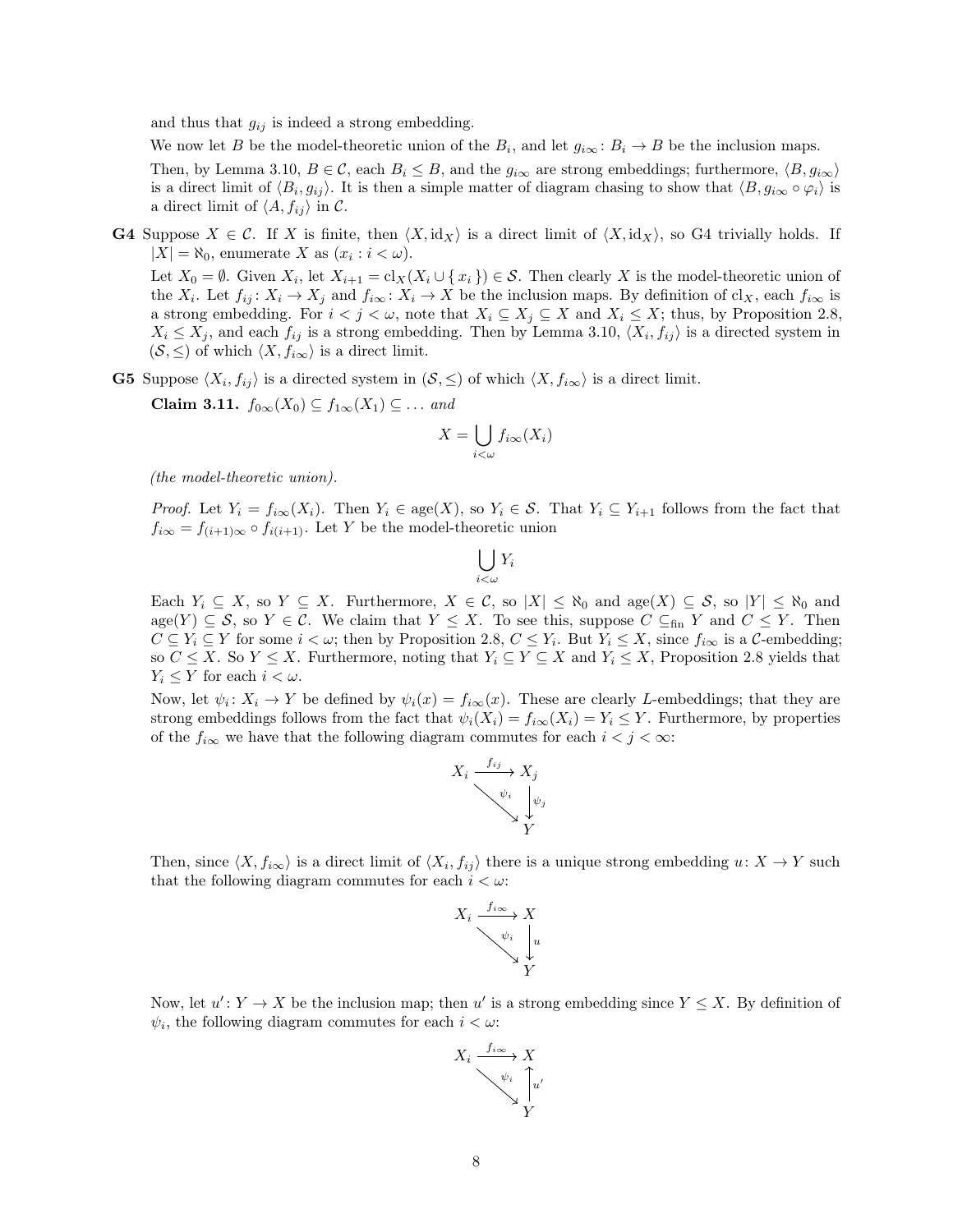<span id="page-8-3"></span>Then:

$$
u' \circ u \circ f_{i\infty} = u' \circ \psi_i
$$

$$
= f_{i\infty}
$$

But there is supposed to be a unique strong embedding  $v: X \to X$  such that  $v \circ f_{i\infty} = f_{i\infty}$  for all  $i < \omega$ , and clearly the identity map is such a C-embedding; so  $u' \circ u = id_X$ . So  $u'$ , the inclusion map from Y to X, is surjective; so  $X = Y$ .  $\Box$  [Claim 3.11](#page-7-0)

We now show G5. Suppose we have  $A \in \mathcal{S}$  and a strong embedding  $g: A \to X$ . Then  $g(A)$  is finite, so there is some  $i < \omega$  such that  $g(A) \subseteq f_{i\infty}(X_i) \subseteq X$ . But  $g(A) \leq X$ , so by [Proposition 2.8,](#page-1-2)  $g(A) \le f_{i\infty}(X_i)$ . Let  $g' : A \to X_i$  be  $g'(x) = f_{i\infty}^{-1}(g(x))$ ; then g' is an *L*-embedding. The invariance of  $\leq$  under L-isomorphism tells us that since  $g(A) \leq f_{i\infty}(X_i)$ , we have  $g'(A) = f_{i\infty}^{-1}(g(A)) \leq X_i$ , and g' is a strong embedding. Furthermore, the following diagram commutes:



So G5 holds.

So C is an  $\omega$ -generated category of L-structures.  $\Box$  [Proposition 3.9](#page-5-1)

<span id="page-8-2"></span>**Proposition 3.12.** *Suppose* C *is as in [Proposition 3.9.](#page-5-1) Then an L-structure* X *is a generic model of*  $(S, \leq)$ *if and only if*  $X \in \mathcal{C}$  *and*  $X$  *is*  $\mathcal{C}_{f,g}$ *-universal and*  $\mathcal{C}_{f,g}$ *-homogeneous in*  $\mathcal{C}$ *.* 

*Proof.*

- $(\implies)$  Suppose X is a generic model of  $(\mathcal{S}, \leq)$ . By definition of the generic model, we have  $|X| \leq \aleph_0$  and  $\text{age}(X) \subseteq \mathcal{S}$ , so  $X \in \mathcal{C}$ . We also have that X is  $\leq$ -universal and  $\leq$ -homogeneous; by [Example 3.4,](#page-3-2) we then have that X is  $C_{f,g}$ -universal and  $C_{f,g}$ -homogeneous.
- $(\iff)$  Suppose  $X \in \mathcal{C}$  is  $\mathcal{C}_{f,g}$ -universal and  $\mathcal{C}_{f,g}$ -homogeneous. Since  $X \in \mathcal{C}$ , it follows that  $|X| \leq \aleph_0$  and age(X)  $\subseteq$  S. Furthermore, by [Example 3.4,](#page-3-2) we find that X is  $\le$ -universal and  $\le$ -homogeneous; so X is a generic model of  $(S, \leq)$ .

 $\Box$  [Proposition 3.12](#page-8-2)

## <span id="page-8-0"></span>4 Amalgamation over  $\omega$ -Generated Categories of L-structures

The results of this section, being of an intermediate level of abstraction, have similarities to both the full categorical generalization and the more concrete construction of Fraïssé. In particular, the proof of [Lemma 4.6](#page-10-0) is adapted from that of [\[1,](#page-18-3) Lemma 2.1]; the proof of the right-to-left direction of [Theorem 4.8](#page-14-0) draws inspiration from [\[3,](#page-18-5) Theorem 7.1.2].

We fix a language L (not necessarily countable or relational) and a category  $\mathcal C$  of L-structures.

<span id="page-8-1"></span>**Definition 4.1.** We say C has the **joint embedding property** (JEP) if whenever  $A, B \in \mathcal{C}$ , there is some  $C \in \mathcal{C}$  and C-embeddings  $f: A \to C$ ,  $g: B \to C$ . We say C has the **amalgamation property** (AP) if given  $A, B, C \in \mathcal{C}$  and  $\mathcal{C}\text{-embeddings } f: A \to B, g: A \to C$ , there is some  $D \in \mathcal{C}$  and  $\mathcal{C}\text{-embeddings } f': B \to D$ ,  $g' : C \to D$  such that the following diagram commutes:

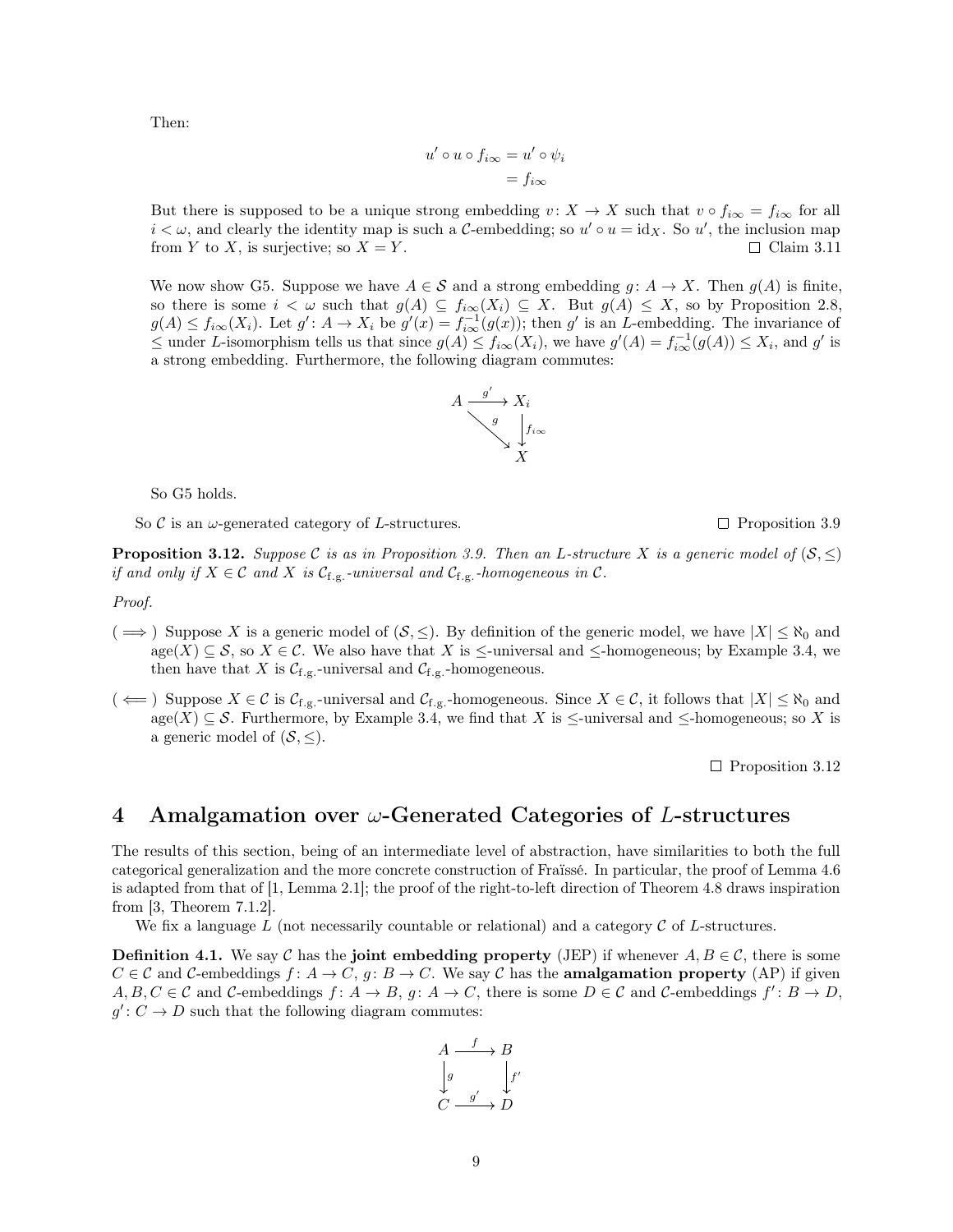<span id="page-9-1"></span>*Example* 4.2. Suppose C is as in [Proposition 3.9.](#page-5-1) If  $(S, \leq)$  has the  $\leq$ -amalgamation property, then  $C_{f,g}$  has JEP and AP.

*Proof.*

**JEP** Suppose  $A, B \in C_{f,g}$ . Then  $\emptyset \leq A, B$ , so by  $\leq$ -amalgamation, we have some  $C \in C_{f,g}$  and  $C$ -embeddings  $f: A \to C$  and  $g: B \to C$  such that the following diagram commutes:



(where  $\eta_i$  are the inclusion maps). So  $\mathcal{C}_{f.g.}$  has JEP.

**AP** Suppose we have  $A, B, C \in \mathcal{C}_{f,g}$  and  $\mathcal{C}\text{-embeddings } f: A \to B$  and  $g: A \to C$ . With appropriate relabeling, we may find L-structures  $B', C'$  and L-isomorphisms  $\varphi: B \to B', \psi: C \to C'$  such that  $A \subseteq B'$ ,  $A \subseteq C'$ ,  $\varphi \circ f = \eta_0$ , and  $\psi \circ g = \eta_1$  (where  $\eta_i$  are the inclusion maps). Since S is closed under L-isomorphism, we then have that  $B', C' \in C_{f,g}$ . Then  $\varphi \circ f$  and  $\psi \circ g$  are C-embeddings, as the composition of C-embeddings, so  $A \leq B'$  and  $A \leq C'$ . Then, by the  $\leq$ -amalgamation property, there is some  $D \in \mathcal{C}_{f,g.}$  and  $\mathcal{C}\text{-embeddings } f': B' \to D$  and  $g': C' \to D$  such that the following diagram commutes:



Substituting  $\eta_0 = \varphi \circ f$  and  $\eta_1 = \psi \circ g$ , we find the following diagram commutes:





 $\Box$ 

Our eventual result [\(Theorem 4.8\)](#page-14-0) will be that if C is an  $\omega$ -generated category of L-structures, then there is a  $\mathcal C$ -universal and  $\mathcal C_{f.g.}$  -homogeneous object if and only if  $\mathcal C_{f.g.}$  has JEP and AP; furthermore, such objects are unique up to  $\mathcal C$ -isomorphism. (One should note that we are now discussing  $\mathcal C$ -universality, as opposed to  $C_{f,g}$ -universality. The reason for this is that in this context, the two are equivalent; see [Lemma 4.5.](#page-10-1))

Working up to [Theorem 4.8,](#page-14-0) the following definition (also from [\[1\]](#page-18-3), although they use the term " $\mathcal{C}^*$ saturated") will be useful.

<span id="page-9-0"></span>**Definition 4.3.** Suppose  $\mathcal{C}^*$  is a full subcategory of C; suppose  $X \in \mathcal{C}$ . Then X satisfies the extension property with respect to  $\mathcal{C}^*$  (X has  $\mathcal{C}^*$ -extension) if whenever we have objects  $A, B \in \mathcal{C}^*$  and  $\mathcal{C}$ embeddings  $f: A \to X$ ,  $g: A \to B$ , there is a C-embedding  $h: B \to X$  such that the following diagram commutes:

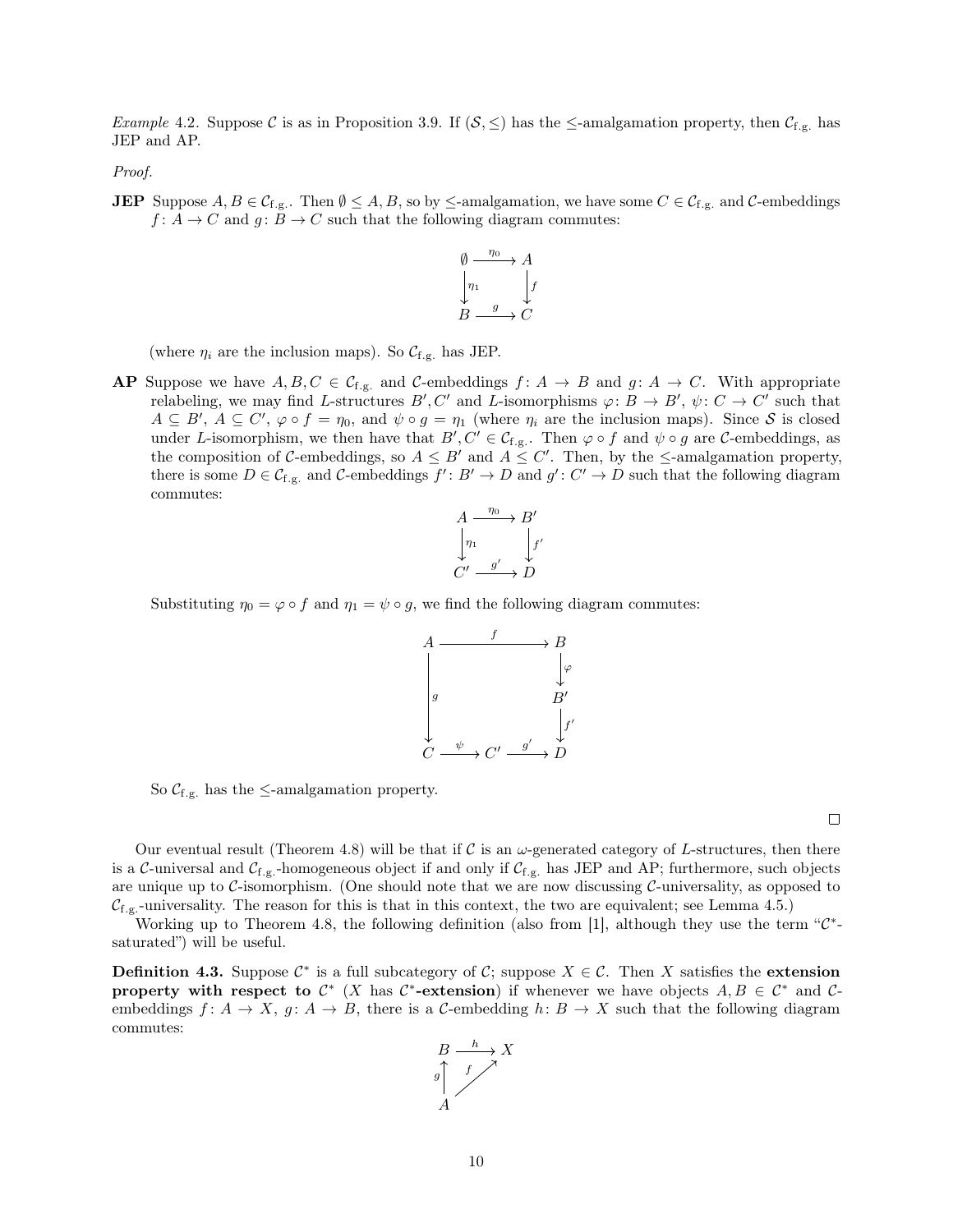Y

**Lemma 4.4.** *Suppose*  $\mathcal{C}^*$  *is a full subcategory of*  $\mathcal{C}$ *. Suppose*  $X \in \mathcal{C}$  *is*  $\mathcal{C}^*$ -*universal and*  $\mathcal{C}^*$ -*homogeneous. Then* X *has* C∗*-extension.*

*Proof.* Suppose  $X \in \mathcal{C}$  is  $\mathcal{C}^*$ -universal and  $\mathcal{C}^*$ -homogeneous. Suppose  $A, B \in \mathcal{C}^*$ ; suppose  $f: A \to X$  and  $g: A \to B$  are C-embeddings. By C<sup>\*</sup>-universality, we have a C-embedding  $h: B \to X$ . Then f and  $h \circ g$  are both C-embeddings from A to X; so by C<sup>\*</sup>-homogeneity, there is a C-automorphism  $\varphi: X \to X$  such that the following diagram commutes:

Then  $\varphi \circ h$  is our desired map. So X has  $\mathcal{C}^*$ -extension.

<span id="page-10-1"></span>**Lemma 4.5.** Suppose C is  $\omega$ -generated. Suppose  $X \in \mathcal{C}$  is  $\mathcal{C}_{f,g}$ -universal and has  $\mathcal{C}_{f,g}$ -extension. Then X is C*-universal.*

*Proof.* Suppose  $Y \in \mathcal{C}$ . By G4, there is a directed system  $\langle Y_i, f_{ij} \rangle$  in  $\mathcal{C}_{f,g}$ , and  $\mathcal{C}$ -embeddings  $f_{i\infty} : Y_i \to Y$ such that  $\langle Y, f_{i\infty} \rangle$  is a direct limit of  $\langle Y_i, f_{ij} \rangle$ . By  $\mathcal{C}_{f,g}$ -universality, pick some  $\mathcal{C}$ -embedding  $h_0 \colon Y_0 \to X$ . By  $\mathcal{C}_{f,g}$ -extension, we may inductively choose  $h_{i+1}: Y_{i+1} \to X$  such that the following diagram commutes:

It then easily follows that for each  $i < j < \omega$ , the following diagram commutes:

Then, by definition of direct limits, there is a unique C-embedding  $u: Y \to X$  such that for each  $i < \omega$ , the following diagram commutes:  $Y_i \xrightarrow{f_{i\infty}} Y$ 

 $\boldsymbol{X}$ 

X

 $\begin{array}{cc} h_i & u_i \end{array}$ 

 $\begin{array}{cc} h_i \\ h_j \end{array}$ 

 $Y_i \longrightarrow Y_j$ 

f*ij*

In particular,  $u: Y \to X$  is a C-embedding. So X is C-universal.  $\square$  [Lemma 4.5](#page-10-1)

<span id="page-10-0"></span>**Lemma 4.6.** *Suppose*  $C$  *is an*  $\omega$ -generated category of L-structures. Suppose  $X, Y \in C$  both have  $C_{f,g}$ . *extension. Suppose*  $A \in \mathcal{C}_{f,g}$  *and we have*  $\mathcal{C}\text{-embeddings } \varphi^* : A \to X$  *and*  $\psi^* : A \to Y$ *. Then there is a C*-isomorphism  $u: X \to Y$  such that the following diagram commutes:





$$
A \xrightarrow{f} X
$$
  

$$
\downarrow g \qquad \varphi \uparrow
$$
  

$$
B \xrightarrow{h} X
$$

$$
\sqcup \text{ Lemma } 4.4
$$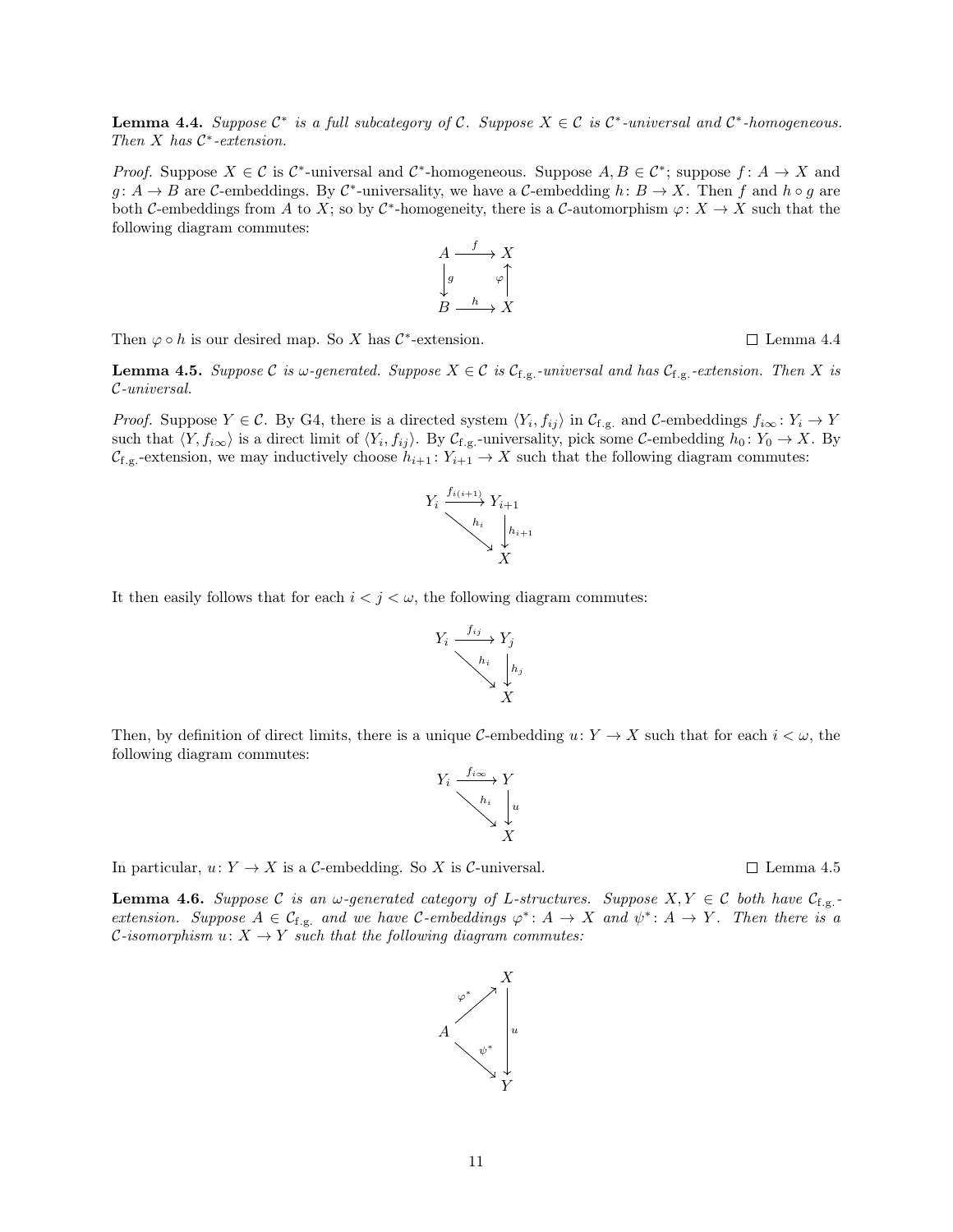*Proof.* By G4, choose directed systems  $\langle X_i, f_{ij} \rangle$ ,  $\langle Y_i, g_{ij} \rangle$  in  $\mathcal{C}_{f,g.}$  and  $\mathcal{C}$ -embeddings  $f_{i\infty} : X_i \to X$ ,  $g_{i\infty} : Y_i \to Y$ Y such that  $\langle X, f_{i\infty}\rangle$  is a direct limit of  $\langle X_i, f_{ij}\rangle$  and  $\langle Y, g_{i\infty}\rangle$  is a direct limit of  $\langle Y_i, g_{ij}\rangle$ . By G5, we have some  $m_0, m_1 < \omega$  and  $C$ -embeddings  $\varphi: A \to X_{m_0}$  and  $\psi: A \to Y_{m_1}$  such that the following diagrams commute:



Then, taking  $n_0 = \max(m_0, m_1)$ , and composing with  $f_{m_0n_0}$  and  $g_{m_1n_0}$  as appropriate, we may assume without loss of generality that  $n_0 = m_0 = m_1$ .

<span id="page-11-2"></span>Claim 4.7. We can find subsequences  $(X_{n_i}: i < \omega)$  and  $(Y_{n_i}: i < \omega)$  and C-embeddings  $(h_i: i < \omega)$  such *that for each*  $i < \omega$ ,  $h_{2i}$ :  $X_{n_{2i}} \to Y_{n_{2i+1}}$  *and*  $h_{2i+1}$ :  $Y_{n_{2i+1}} \to X_{n_{2i+2}}$ *, and with the further property that the following diagram commutes:*

<span id="page-11-0"></span> $X_{n_0}$  $A \longrightarrow h_0$  $Y_{n_0} \xrightarrow{\tiny\hspace{0.3cm} 3n_0n_1} Y_{n_1}$ ϕ ψ  $g_{n_0n_1}$ (3)

and for each  $i < \omega$ , the following diagrams commute:

<span id="page-11-1"></span>

*Proof.* By construction of  $\varphi$  and  $\psi$ ,  $n_0$  is given. To choose  $n_1$  and  $h_0$ , use  $\mathcal{C}_{f,g}$ -extension of Y to find a C-embedding  $h_0^*$ :  $X_{n_0} \to Y$  such that the following diagram commutes:



By G5, we have some  $n_1 < \omega$  such that the following diagram commutes:



(By composing  $h_0$  with appropriate  $g_{ij}$ , we may assume without loss of generality that  $n_1 > n_0$ .) Then the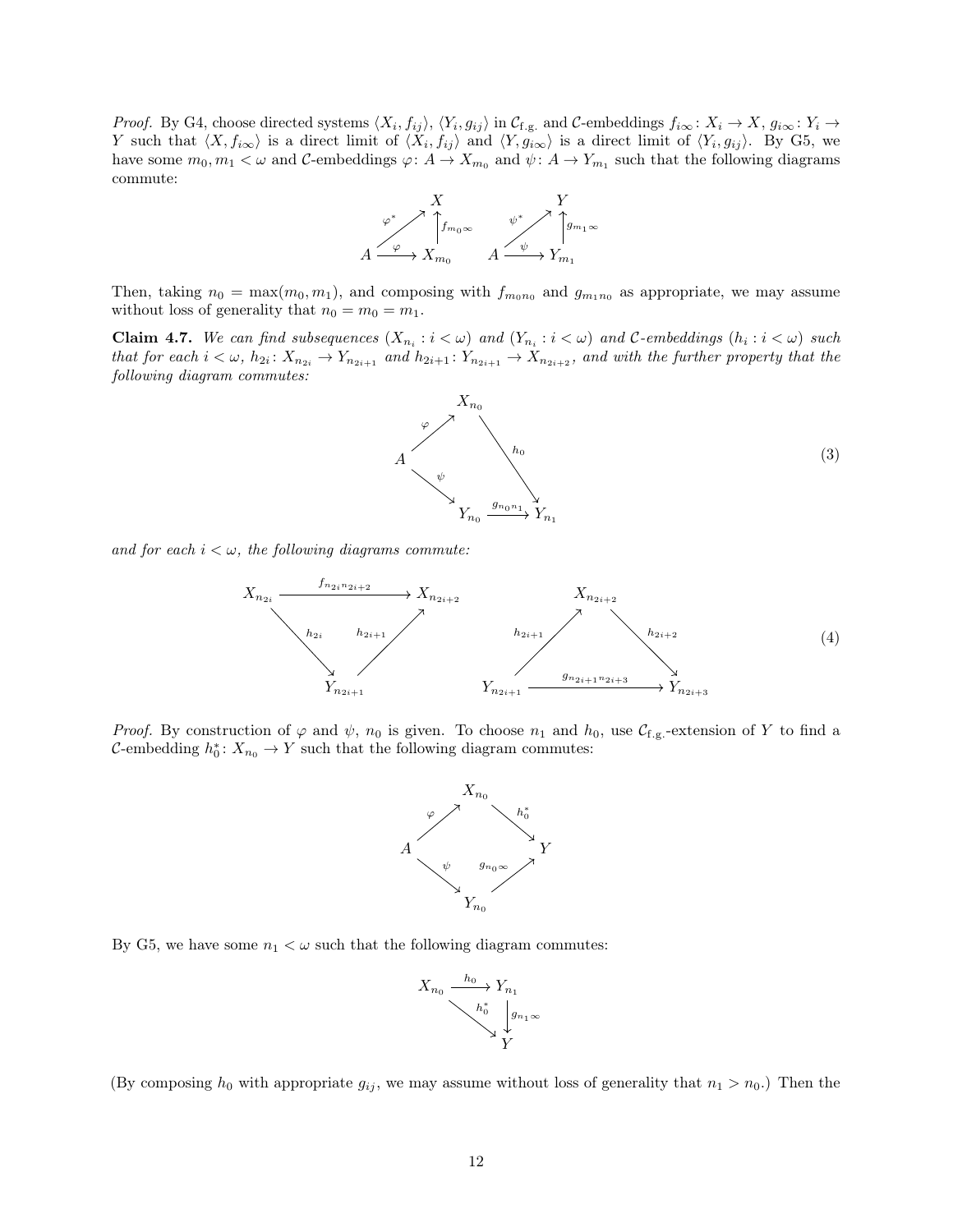following diagram commutes:



So  $g_{n_1\infty} \circ g_{n_0n_1} \circ \psi = g_{n_1\infty} \circ h_0 \circ \varphi$ . But  $g_{n_1\infty}$  is a C-embedding, thus an L-embedding, thus injective, and thus left-cancellative; so the following diagram commutes:



and we have [\(3\)](#page-11-0).

We now give the construction of  $n_{2i+2}$  and  $h_{2i+1}$  given  $n_{2i+1}$  and  $h_{2i}$ ; the construction of  $n_{2i+3}$  and  $h_{2i+2}$ given  $n_{2i+2}$  and  $h_{2i+1}$  is identical. By  $\mathcal{C}_{f,g}$ -extension of X, we may find some  $\mathcal{C}$ -embedding  $h_{2i+1}^* : Y_{n_{2i+1}} \to X$ such that the following diagram commutes:



By G5, we have some  $n_{2i+2} < \omega$  and C-embedding  $h_{2i+1} : Y_{n_{2i+1}} \to X_{n_{2i+2}}$  such that the following diagram commutes:



(Again, we may assume without loss of generality that  $n_{2i+2} > n_{2i+1}$ .) Then the following diagram commutes:

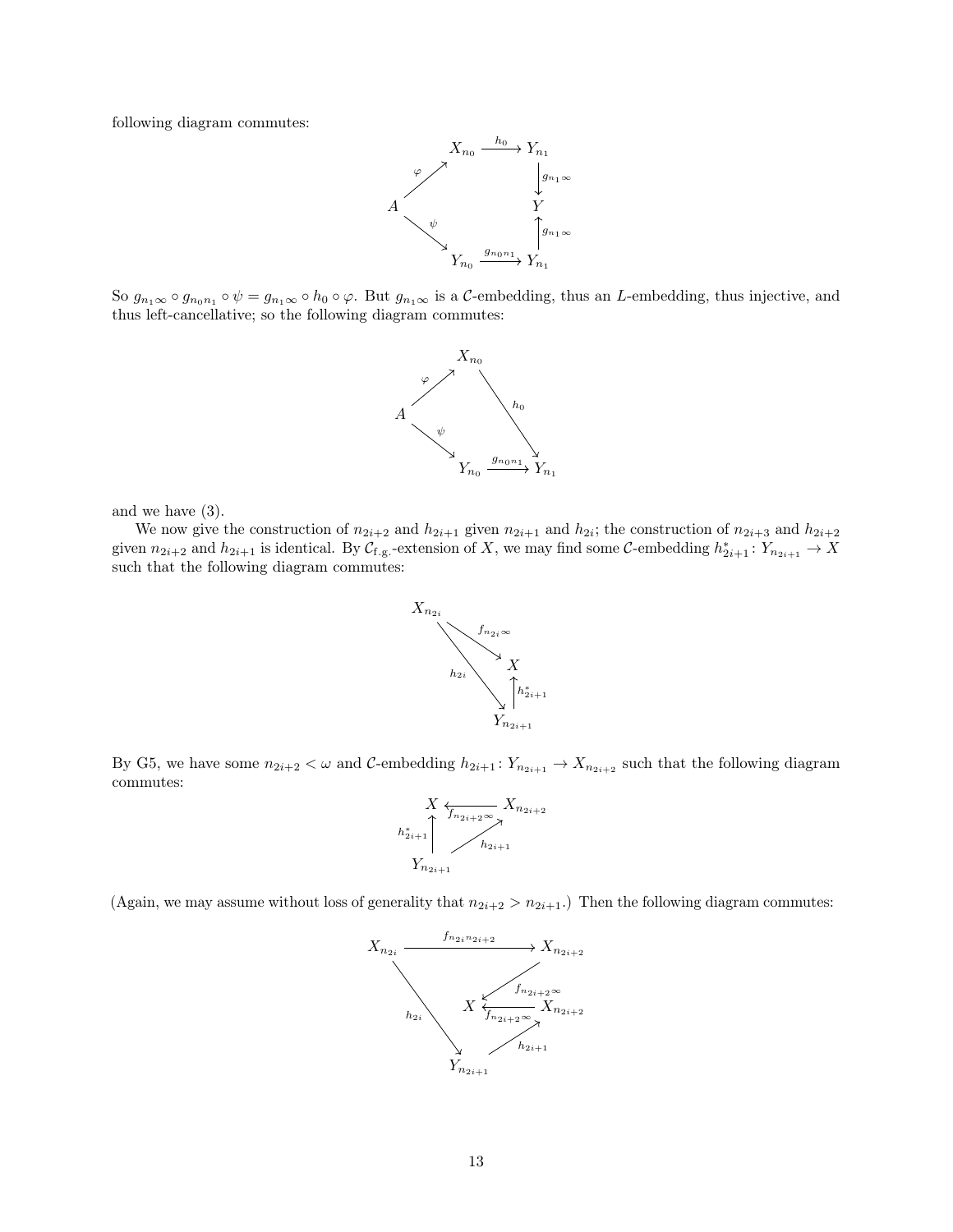So  $f_{n_{2i+2}\infty} \circ f_{n_{2i}n_{2i+2}} = f_{n_{2i+2}\infty} \circ h_{2i+1} \circ h_{2i}$ . But  $f_{n_{2i+2}\infty}$  is left-cancellative; so the following diagram commutes:



and we have [\(4\)](#page-11-1).  $\Box$  [Claim 4.7](#page-11-2)

Having constructed our  $(X_{n_i} : i < \omega)$ ,  $(X_{n_i} : i < \omega)$ , and  $(h_i : i < \omega)$ , we look to the construction of the desired h. By [Fact 3.7,](#page-4-2)  $\langle X, f_{n_{2i}\infty}\rangle$  is a direct limit of  $\langle X_{n_{2i}}, f_{n_{2i}n_{2j}}\rangle$ . Consider then the C-embeddings  $g_{n_{2i+1}\infty} \circ h_{2i} : X_{2i} \to Y$ . From [\(4\)](#page-11-1), it follows that for each  $i < \omega$ , the following diagram commutes:



It then follows that the following diagram commutes for all  $i < j < \omega$ :



So, by definition of direct limits, there is a unique C-embedding  $h: X \to Y$  such that for all  $i < \omega$ , the following diagram commutes:

<span id="page-13-0"></span>
$$
X_{n_{2i}} \xrightarrow{f_{n_{2i}\infty}} X
$$
  
\n
$$
\downarrow_{h_{2i}} \qquad \qquad \downarrow_{h}
$$
  
\n
$$
Y_{n_{2i+1}} \xrightarrow{g_{n_{2i+1}\infty}} Y
$$
  
\n(5)

By a similar argument, there is a unique C-embedding  $h' : Y \to X$  such that for all  $i < \omega$ , the following diagram commutes:

<span id="page-13-1"></span>
$$
X_{n_{2i+2}} \xrightarrow{f_{n_{2i+2}} \infty} X
$$
  
\n
$$
h_{2i+1} \uparrow \qquad h' \uparrow
$$
  
\n
$$
Y_{n_{2i+1}} \xrightarrow{g_{n_{2i+1}} \infty} Y
$$
  
\n(6)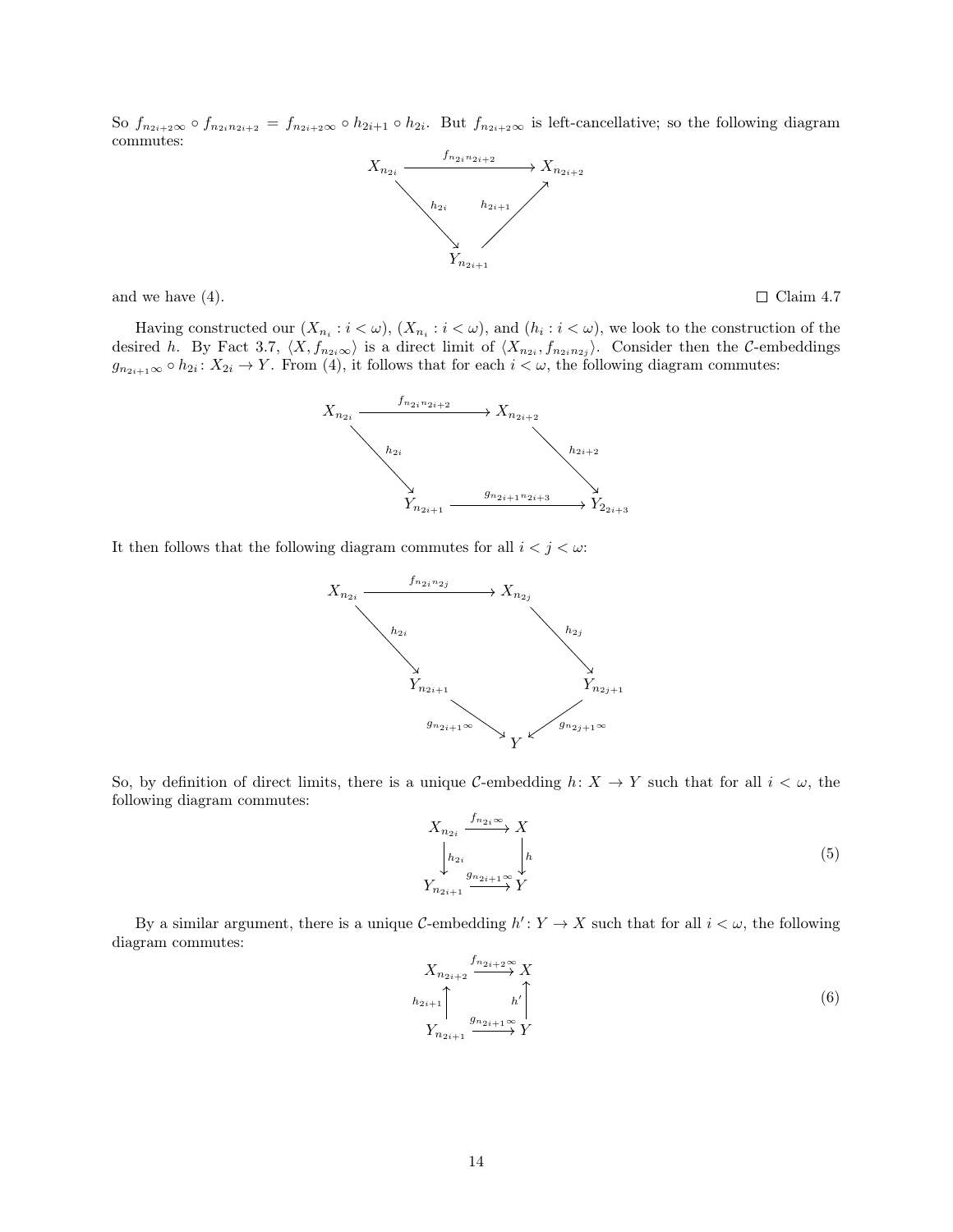Then:

$$
h' \circ h \circ f_{n_{2i}\infty} = h' \circ g_{n_{2i+1}\infty} \circ h_{2i} \qquad \text{(by (5))}
$$
  
=  $f_{n_{2i+2}\infty} \circ h_{2i+1} \circ h_{2i} \text{ (by (6))}$   
=  $f_{n_{2i+2}\infty} \circ f_{n_{2i}n_{2i+2}} \qquad \text{(by (4))}$   
=  $f_{n_{2i}\infty}$ 

But by the definition of a direct limit, the identity is the only C-embedding  $u: X \to X$  such that  $u \circ f_{n_{2i}\infty} =$  $f_{n_{2i}\infty}$  for each  $i < \omega$ . So  $h' \circ h = id_X$ . Similarly,  $h \circ h' = id_Y$ . So h is a C-isomorphism. Furthermore:

$$
h \circ \varphi^* = h \circ f_{n_0 \infty} \circ \varphi
$$
  
=  $g_{n_1 \infty} \circ h_0 \circ \varphi$  (by (5))  
=  $g_{n_1 \infty} \circ g_{n_0 n_1} \circ \psi$  (by (3))  
=  $g_{n_0 \infty} \circ \psi$   
=  $\psi^*$ 

In diagram:



So h is our desired isomorphism.  $\Box$  [Lemma 4.6](#page-10-0)

<span id="page-14-0"></span>**Theorem 4.8.** Suppose C is an  $\omega$ -generated category of L-structures. Then C contains a C-universal  $C_{f,g}$ . *homogeneous object if and only if* Cf.g. *has JEP and AP. Furthermore, if such an object exists, it is unique up to* C*-isomorphism.*

#### *Proof.*

- (  $\implies$  ) Suppose  $X \in \mathcal{C}$  is  $\mathcal{C}\text{-universal}$  and  $\mathcal{C}_{f,g}$ -homogeneous. By G4, pick some directed system  $\langle X_i, f_{ij} \rangle$ and C-embeddings  $f_{i\infty} : X_i \to X$  such that  $\langle X, f_{i\infty} \rangle$  is a direct limit of  $\langle X_i, f_{ij} \rangle$ .
	- **JEP** Suppose  $A, B \in \mathcal{C}_{f,g}$ . By  $\mathcal{C}$ -universality of X, there are  $\mathcal{C}$ -embeddings  $\varphi: A \to X$  and  $\psi: B \to X$ . By G5, there is some  $i_0, j_0 < \omega$  and C-embeddings  $\varphi' : A \to X_{i_0}, \psi' : B \to X_{j_0}$  such that the following diagrams commute:



Letting  $k = \max(i_0, j_0)$ , we have C-embeddings  $f_{i_0k} \circ \varphi' : A \to X_k$  and  $f_{j_0k} \circ \psi' : B \to X_k$ . But  $X_k \in \mathcal{C}_{f.g.}$ . So  $\mathcal{C}_{f.g.}$  has JEP.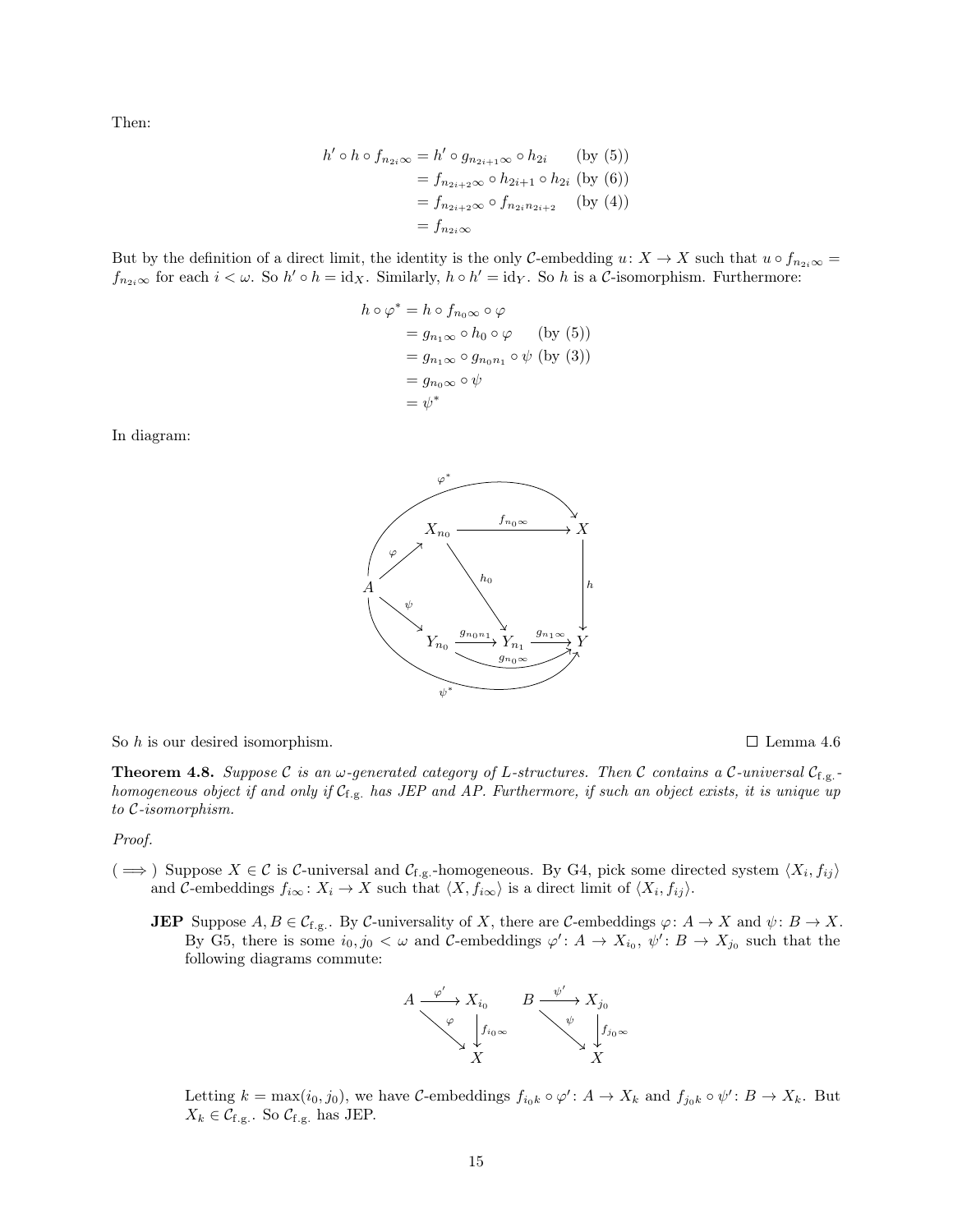**AP** Suppose we have  $A, B, C \in \mathcal{C}_{f,g}$  and  $\mathcal{C}$ -embeddings  $\varphi \colon A \to B$ ,  $\psi \colon A \to C$ . By  $\mathcal{C}$ -universality of X, there is some C-embedding  $\chi: A \to X$ . By [Lemma 4.4,](#page-9-0) X has  $\mathcal{C}_{f,g}$ -extension; so there are C-embeddings  $\chi_0: B \to X$  and  $\chi_1: C \to X$  such that the following diagram commutes:



By G5, there are  $i_0, j_0 < \omega$  and C-embeddings  $\chi'_0: B \to X_{i_0}$  and  $\chi'_1: C \to X_{j_0}$  such that the following diagrams commute:

$$
\begin{array}{ccc}\nB & \xrightarrow{\chi_0'} & X_{i_0} & C & \xrightarrow{\chi_1'} & X_{j_0} \\
\downarrow x_0 & & \downarrow x_1 & \\
X & & X & & \\
X & & & X\n\end{array}
$$

Again, taking  $k = \max(i_0, j_0)$  and composing by  $f_{i_0k}$  and  $f_{j_0k}$  as appropriate, we may assume without loss of generality that  $i_0 = j_0 = k$ . So the following diagram commutes:



But  $f_{k\infty}$  is left-cancellative. So the following diagram commutes:

$$
A \xrightarrow{\varphi} B
$$
  
\n
$$
\downarrow^{\psi} \qquad \qquad \downarrow^{\chi'_0}
$$
  
\n
$$
C \xrightarrow{\chi'_1} X_k
$$

But  $X_k \in \mathcal{C}_{f.g.}$ . So  $\mathcal{C}_{f.g.}$  has AP.

<span id="page-15-0"></span> $(\Leftarrow)$  Suppose  $\mathcal{C}_{f.g.}$  has JEP and AP.

**Claim 4.9.** *There is a directed system*  $\langle X_i, f_{ij} \rangle$  *in*  $\mathcal{C}_{f,g.}$  *with the following property:* 

<span id="page-15-1"></span>*Property* 4.10. Suppose we have  $A, B \in \mathcal{C}_{f,g.}$  and  $\mathcal{C}$ -embeddings  $g: A \to B$  and  $h: A \to X_i$  for some  $i < \omega$ . Then there is some  $i \leq j < \omega$ , some C-embedding  $\varphi: B \to X_j$  such that the following diagram commutes:



*Proof of [Claim 4.9.](#page-15-0)* By G2,  $\mathcal{C}_{f,g.}$  has countably many isomorphism types. Let R be a set containing exactly one representative of each isomorphism type; then  $|R| \leq \aleph_0$ . We then claim that between each element of R, there are countably many C-embeddings. To see this, suppose  $A, B \in \mathbb{R}$ . A is finitely generated, so a C-embedding  $A \rightarrow B$  is determined by its action on the finitely many generators. By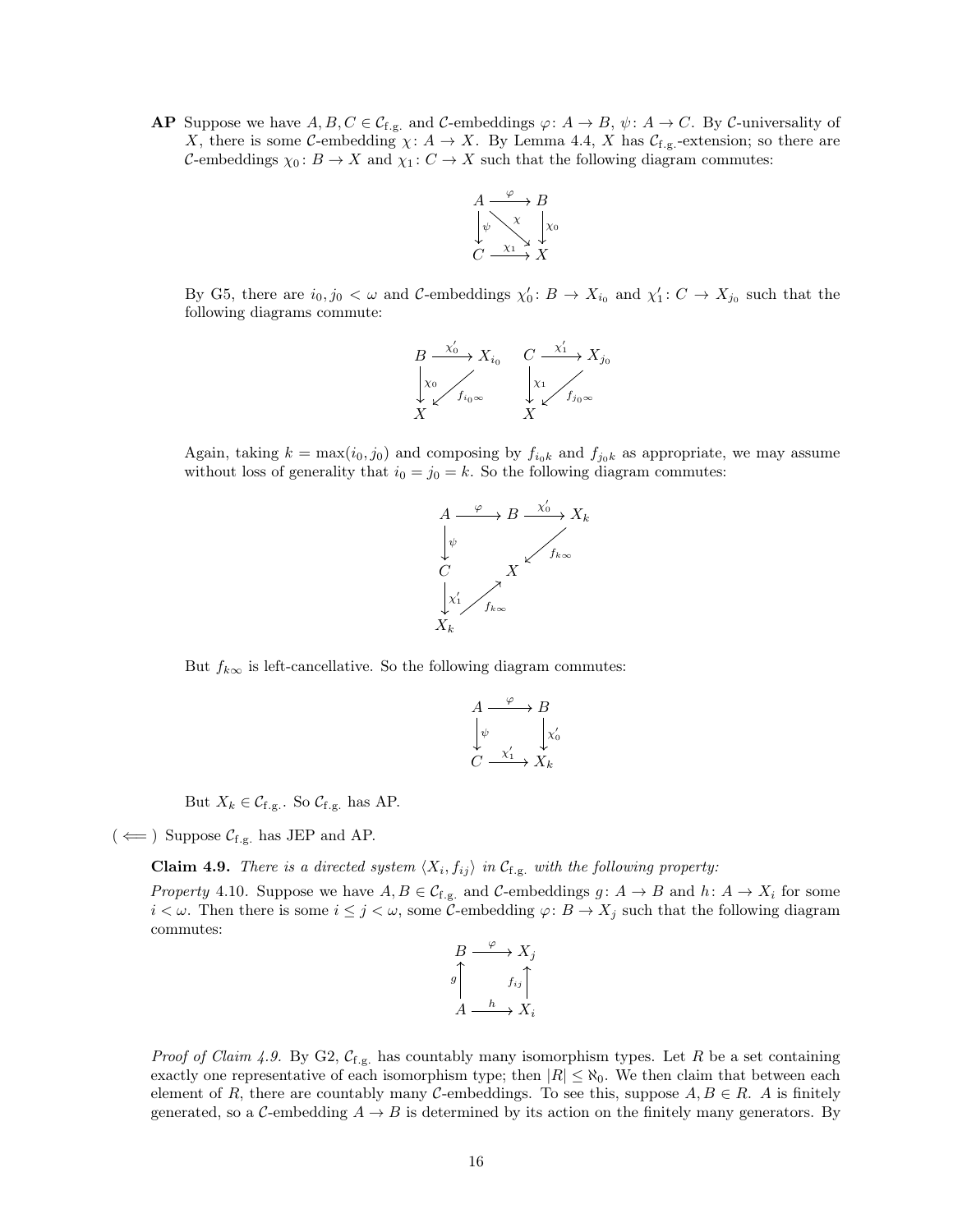G1, B is countable, so there are countably many choices for each of the finitely many generators of  $A$ ; so there are countably many  $\mathcal{C}$ -embeddings  $A \to B$ .

For  $X \in \mathcal{C}_{f,g}$ , let

$$
S_X = \{ (A, B, g, h) : A, B \in R, g \in \text{hom}(A, B), h \in \text{hom}(A, X) \}
$$

Then  $|S_X| \leq \aleph_0$  for each  $X \in \mathcal{C}_{f,g}$ .

We now construct  $\langle X_i, f_{ij} \rangle$ . Let  $\pi \colon \omega^2 \to \omega$  be a bijection such that  $\pi(i, j) \geq i$  for all  $i, j < \omega$  (for example, the Cantor pairing function). Let  $X_0$  be any structure in  $\mathcal{C}_{f,g}$ . Let  $i < \omega$ , and suppose we have already constructed  $X_k$  for each  $k \leq i$  and  $f_{k\ell}$  for each  $k < \ell \leq i$ ; we now construct  $X_{i+1}$ and  $f_{k(i+1)}$  for each  $k \leq i$ . Enumerate  $S_{X_i}$  as  $(A_{i,j}, B_{i,j}, g_{i,j}, h_{i,j} : j < r_i)$ ; we may assume  $r_i \leq \omega$ , since  $|S_{X_i}| \leq \aleph_0$ . Consider  $(m, n) = \pi^{-1}(i)$ ; by the property of  $\pi$ , we have that  $m \leq i$ . Thus  $X_m$  is already defined, meaning that at some previous stage of the construction, we gave an enumeration of  $S_{X_m}$  as  $(A_{m,j}, B_{m,j}, g_{m,j}, h_{m,j} : j < r_m)$  for some  $r_m < \omega$ . If  $r_m \leq n$ , we let  $X_{i+1} = X_i$  and we let  $f_{k(i+1)} = f_{ki}$  for  $k < i + 1$ . Otherwise,  $n < r_m$ , and the tuple  $(A_{m,n}, B_{m,n}, g_{m,n}, h_{m,n})$  was defined in the enumeration of  $S_{X_m}$ . We then use AP to find  $X_{i+1} \in C_{f,g}$  and C-embeddings  $\varphi: B_{m,n} \to X_{i+1}$  and  $\psi: X_i \to X_{i+1}$  such that the following diagram commutes:



We then let  $f_{j(i+1)} = \psi \circ f_{ji}$  for  $j < i + 1$ . This completes our construction of  $\langle X_i, f_{ij} \rangle$ .

A simple induction shows that  $\langle X_i, f_{ij} \rangle$  is indeed a directed system; it remains to show that it satisfies [Property 4.10.](#page-15-1) Suppose we have  $A, B \in \mathcal{C}_{f,g.}$  and  $\mathcal{C}\text{-embeddings } g: A \to B$  and  $h: A \to X_i$  for some  $m < \omega$ . R contains representatives of each isomorphism type, so there are elements of R isomorphic to A and B; with some diagram chasing, we may assume that A and B are themselves elements of R. Thus  $(A, B, g, h) \in S_{X_m}$ . During the construction of  $X_{m+1}$ , we enumerated  $S_{X_m}$  as  $(A_{m,j}, B_{m,j}, g_{m,j}, h_{m,j}$ :  $j < r_m$ ); so we have some  $n < r_m$  such that  $(A, B, g, h) = (A_{m,n}, B_{m,n}, g_{m,n}, h_{m,n})$ . Let  $i = \pi(m, n)$ . Then during the construction of  $X_{i+1}$ , we found C-embeddings  $\varphi: B \to X_{i+1}$  and  $\psi: X_i \to X_{i+1}$  such that the following diagram commutes:

$$
\begin{array}{ccc}\nB & \xrightarrow{\varphi} & X_{i+1} \\
\downarrow{\mathcal{G}} & & \psi \\
A & \xrightarrow{h} & X_m \xrightarrow{f_{mi}} & X_i\n\end{array}
$$

However, we defined  $f_{m(i+1)} = \psi \circ f_{mi}$ ; so the following diagram commutes:

$$
B \xrightarrow{\varphi} X_{i+1}
$$
  

$$
g \uparrow^{\uparrow} f_{m(i+1)}
$$
  

$$
A \xrightarrow{h} X_m
$$

So  $\varphi$  is our desired C-embedding.  $\Box$  [Claim 4.9](#page-15-0)

Let  $\langle X_i, f_{ij} \rangle$  be such a directed system in  $\mathcal{C}_{f,g}$ . By G3, there is a direct limit of  $\langle X_i, f_{ij} \rangle$  in  $\mathcal{C}$ , say  $\langle X, f_{i\infty}\rangle$ . We claim that X is  $\mathcal{C}_{f,g}$ -universal and has  $\mathcal{C}_{f,g}$ -extension.

 $\mathcal{C}_{f,g}$ -universal Suppose  $A \in \mathcal{C}_{f,g}$ . By JEP, there is some  $B \in \mathcal{C}_{f,g}$  and  $\mathcal{C}$ -embeddings  $\mu: A \to B$  and  $\nu: X_0 \to B$ . Applying [Property 4.10](#page-15-1) to  $(X_0, B, \nu, id_{X_0})$ , we find that there is some  $i < \omega$  and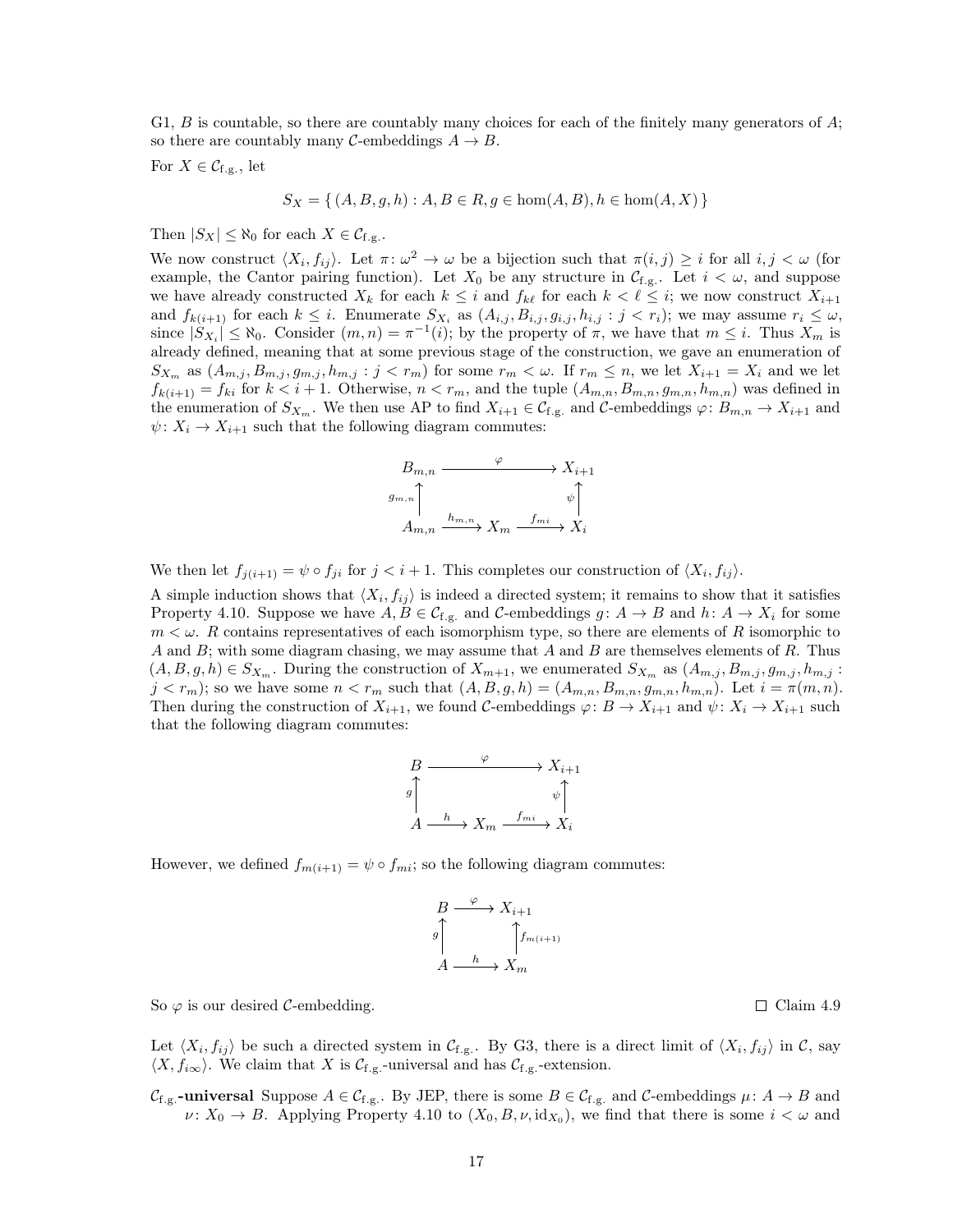C-embedding  $\varphi: B \to X_i$  such that the following diagram commutes:

$$
B \xrightarrow{\varphi} X_j
$$
  
\n
$$
\downarrow^{\mathcal{P}} \qquad f_{0j} \uparrow^{\mathcal{P}} \downarrow^{\mathcal{P}} \downarrow^{\mathcal{P}} \downarrow^{\mathcal{P}} \downarrow^{\mathcal{P}} \downarrow^{\mathcal{P}} \downarrow^{\mathcal{P}} \downarrow^{\mathcal{P}} \downarrow^{\mathcal{P}} \downarrow^{\mathcal{P}} \downarrow^{\mathcal{P}} \downarrow^{\mathcal{P}} \downarrow^{\mathcal{P}} \downarrow^{\mathcal{P}} \downarrow^{\mathcal{P}} \downarrow^{\mathcal{P}} \downarrow^{\mathcal{P}} \downarrow^{\mathcal{P}} \downarrow^{\mathcal{P}} \downarrow^{\mathcal{P}} \downarrow^{\mathcal{P}} \downarrow^{\mathcal{P}} \downarrow^{\mathcal{P}} \downarrow^{\mathcal{P}} \downarrow^{\mathcal{P}} \downarrow^{\mathcal{P}} \downarrow^{\mathcal{P}} \downarrow^{\mathcal{P}} \downarrow^{\mathcal{P}} \downarrow^{\mathcal{P}} \downarrow^{\mathcal{P}} \downarrow^{\mathcal{P}} \downarrow^{\mathcal{P}} \downarrow^{\mathcal{P}} \downarrow^{\mathcal{P}} \downarrow^{\mathcal{P}} \downarrow^{\mathcal{P}} \downarrow^{\mathcal{P}} \downarrow^{\mathcal{P}} \downarrow^{\mathcal{P}} \downarrow^{\mathcal{P}} \downarrow^{\mathcal{P}} \downarrow^{\mathcal{P}} \downarrow^{\mathcal{P}} \downarrow^{\mathcal{P}} \downarrow^{\mathcal{P}} \downarrow^{\mathcal{P}} \downarrow^{\mathcal{P}} \downarrow^{\mathcal{P}} \downarrow^{\mathcal{P}} \downarrow^{\mathcal{P}} \downarrow^{\mathcal{P}} \downarrow^{\mathcal{P}} \downarrow^{\mathcal{P}} \downarrow^{\mathcal{P}} \downarrow^{\mathcal{P}} \downarrow^{\mathcal{P}} \downarrow^{\mathcal{P}} \downarrow^{\mathcal{P}} \downarrow^{\mathcal{P}} \downarrow^{\mathcal{P}} \downarrow^{\mathcal{P}} \downarrow^{\mathcal{P}} \downarrow^{\mathcal{P}} \downarrow^{\mathcal{P}} \downarrow^{\mathcal{P}} \downarrow^{\mathcal{P}} \downarrow^{\mathcal{P}} \downarrow^{\mathcal{P}} \downarrow^{\mathcal{P}} \downarrow^{\mathcal{P}} \downarrow^{\mathcal{P}}
$$

Then  $f_{j\infty} \circ \varphi \circ \mu \colon A \to X$ . So X is  $\mathcal{C}_{f,g}$ -universal.

 $\mathcal{C}_{f,g}$ -extension Suppose we have  $A, B \in \mathcal{C}_{f,g}$  and  $\mathcal{C}$ -embeddings  $g: A \to X$ ,  $h: A \to B$ . By G5, there is some  $i < \omega$  and C-embedding  $g' : A \to X_i$  such that the following diagram commutes:

<span id="page-17-0"></span>
$$
A \xrightarrow{g'} \uparrow f_{i\infty} f_{i\infty}
$$
\n
$$
A \xrightarrow{g'} X_i
$$
\n(7)

Then, applying [Property 4.10](#page-15-1) to  $(A, B, h, g')$ , we find that there is some  $i \leq j < \omega$  and C-embedding  $\varphi\colon B\to X_j$  such that the following diagram commutes:

<span id="page-17-1"></span>

Observe that by [\(7\)](#page-17-0) and by definition of direct limits, the following diagram commutes:



Then, applying [\(8\)](#page-17-1), we get that the following diagram commutes:



So  $f_{(i+1)\infty} \circ \varphi$  is our desired C-embedding. So X has  $\mathcal{C}_{f,g}$ -extension.

That X is C-universal then follows from [Lemma 4.5.](#page-10-1) To get that X is  $C_{f,g}$ -homogeneous, suppose we have  $A \in \mathcal{C}_{f,g.}$  and  $\mathcal{C}\text{-embeddings } \varphi, \psi: A \to X$ . Then, since X has  $\mathcal{C}_{f,g.}$ -extension, [Lemma 4.6](#page-10-0) applies,